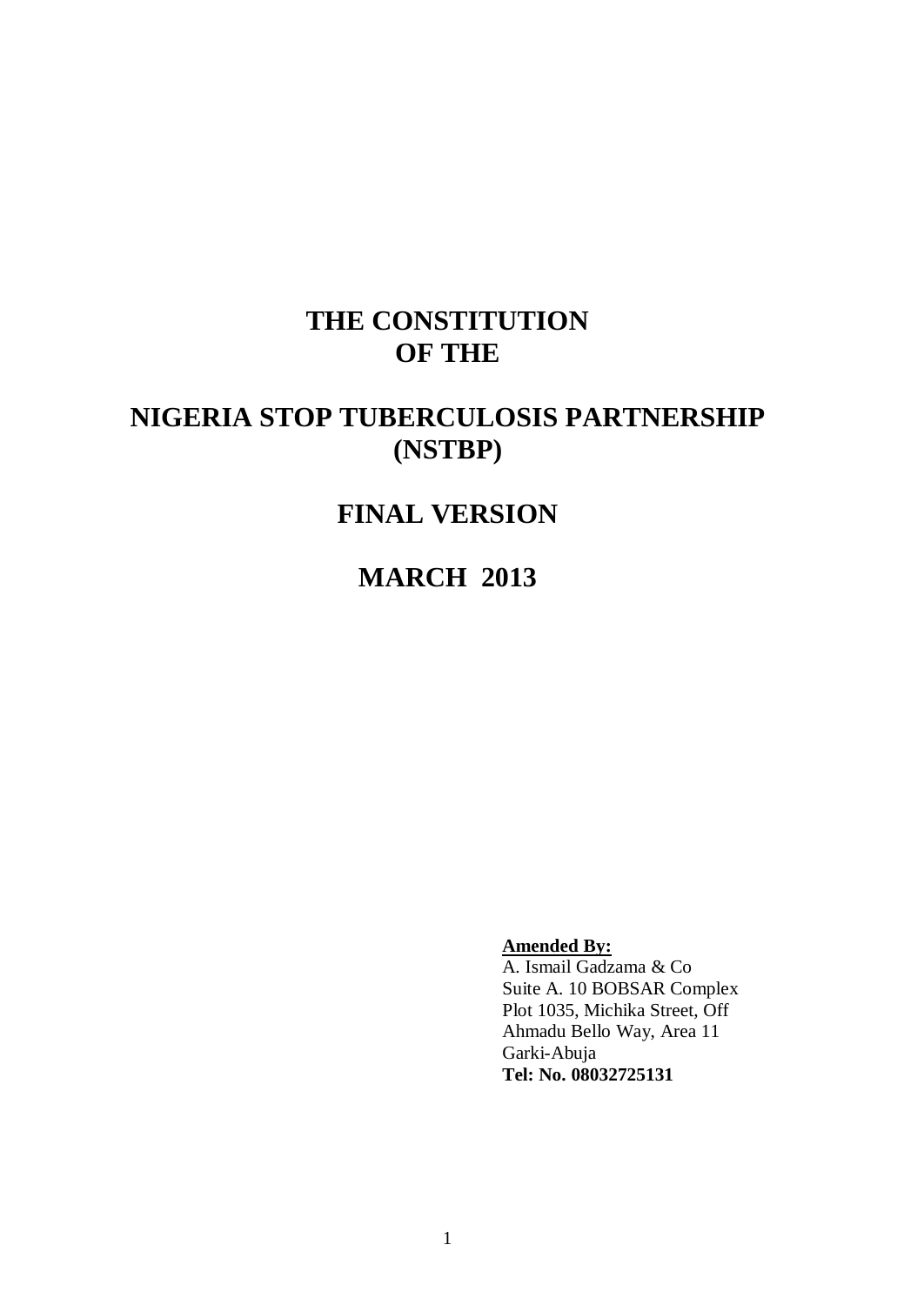# **ARRANGEMENT OF SECTIONS**

# **1. PREABLE**

# **PART I**

# **General Provisions**

# **2. NAME, LEGAL STATUS, LOCATION**

# **3. PURPOSE, MANDATE AND FUNCTION**

- 3.1 Purpose
- 3.2 Mandate
- 3.3 Functions

# **4. GENERAL PRINCIPLES**

## **PART II Administration**

# **5. NIGERIA STBP STRUCTURE**

- 5.1 Composition of the Nigeria STBP
- 5.2 Structure of the Nigeria STBP
- 5.3 Responsibilities of the Chairman and Vice Chairman of the Nigeria STBP
- 5.4 General Conditions of Committees and Task Teams
- 5.5 Composition and Responsibilities of the NSTBP Committees

# **6. STBP MEMBERSHIP**

- 6.1 Eligibility
- 6.2 Constituency Representation Quotes
- 6.3 Modification
- 6.4 Gender Representation
- 6.5 Member Selection Process
- 6.6 Term of Office
- 6.7 Individual Members' Rights
- 6.8 Individual Responsibilities
- 6.9 Removal of Members from the Nigeria STBP
- 6.10 Resignation, Death, Incapacitation and Replacement of Members of the Nigeria **STBP**
- 6.11 Removal, Departure and Replacement of Members from NSTBP Committees

# **7. NSTBP CHAIRMAN AND VICE CHAIRMEN**

# 7.1 – Eligibility

- 7.2 Selection Procedure for the NSTBP Chairman and the NSTBP Vice-Chairmen
- 7.3 Term of Office of the NSTBP Chairman and Vice-Chairmen
- 7.4 Removal and Replacement of the NSTBP Chairman and Vice-Chairmen

# **8. STBP NIGERIA MEETINGS**

8.1 – Frequency and Language of Communication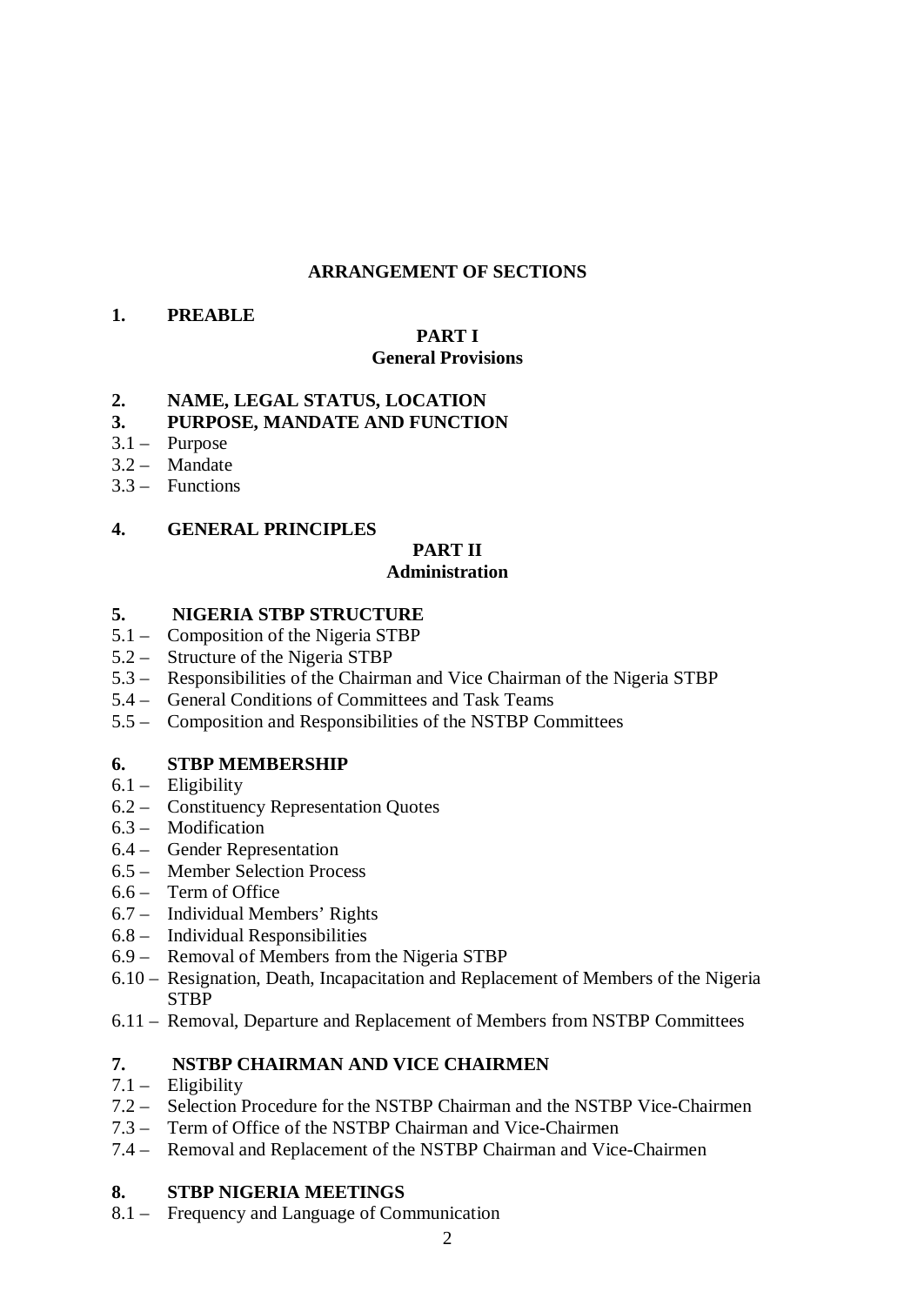- 8.2 Notice and Agenda of Nigeria STBP Meetings
- 8.3 Notification of Occasion for Replacement of Members in Nigeria STBP Meetings
- 8.4 Quorum of the Nigeria STBP
- 8.5 Decision-making by the Nigeria STBP
- 8.6 Minutes

## **9. MEETINGS OF THE COMMITTEES**

- 9.1 Meetings of the Executive Committee
- 9.2 Meetings of the Other Committees
- 9.3 Meetings of the Task Teams

# **10. NIGERIA STBP SECRETARIAT**

- 10.1 Terms of Reference
- 10.2 NSTBP Secretariat staff

# **PART III**

# **Financial Provisions**

# **11. MATTERS OF GENERAL MANAGEMENT AND GOOD GOVERNANCE**

- 11.1 Funding of the Nigeria STBP
- 11.2 Conditions of Service as NSTBP Members
- 11.3 Accountability of the Nigeria STBP
- 11.4 Constituency Reporting
- 11.5 Confidentiality
- 11.6 Conflict of Interest
- 11.7 Framework Documents

# **PART IV**

# **Interpretation of General Savings**

# **12. AMENDMENT, INTERPRETATION AND RATIFICATION OF THE NIGERIA STBP CONSTITUTION**

- 12.1 Amendment of the Nigeria STBP Constitution
- 12.2 Interpretation
- 12.3 Ratification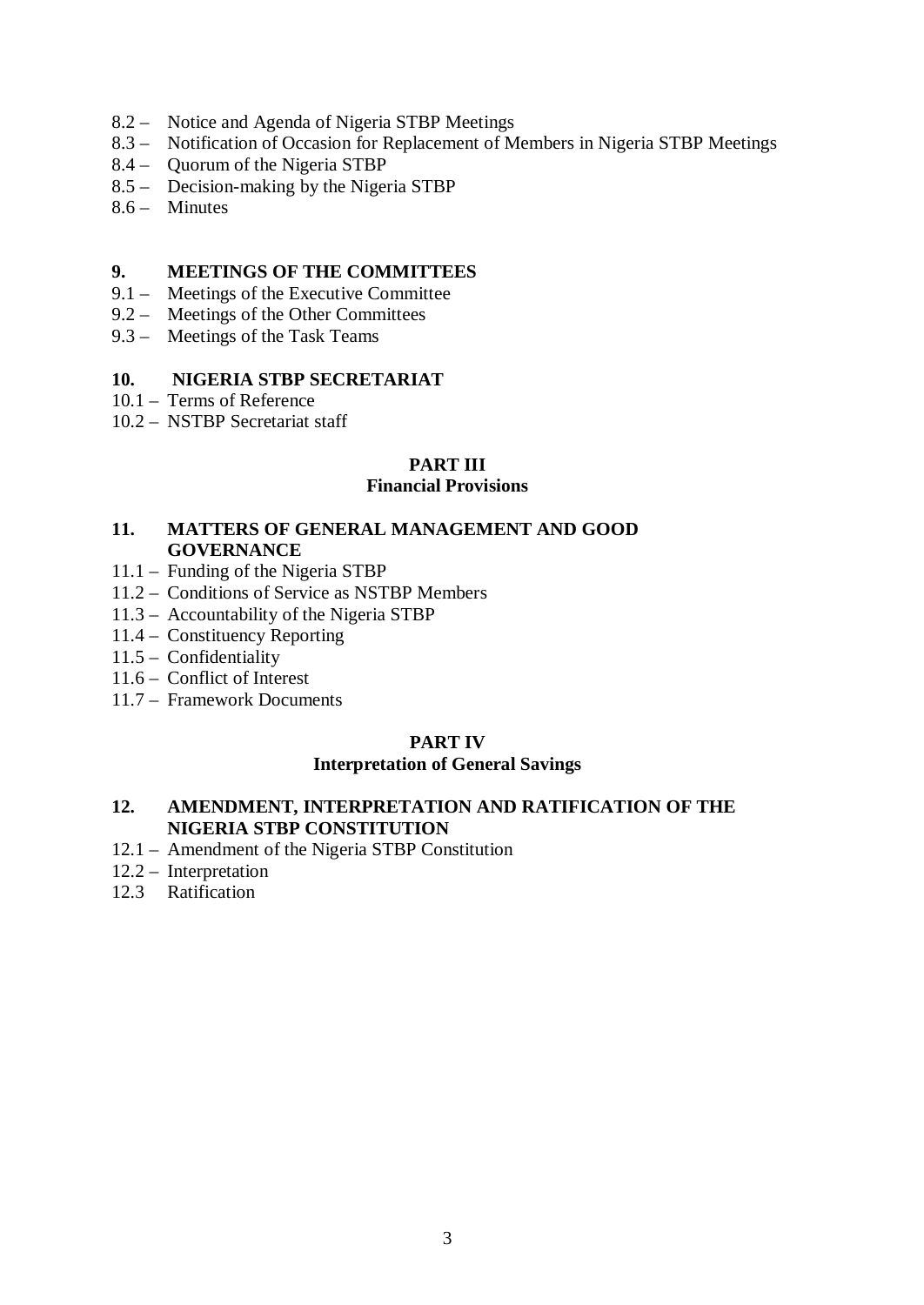# **THE CONSTITUTION OF THE NIGERIA STOP TUBERCULOSIS PARTNERSHIP (NSTBP) – Long Life**

**(31st OCTOBER 2009) – Commencement Date**

# **1. PREAMBLE**

We, the Members of the **Nigeria Stop Tuberculosis (TB) Partnership (NSTBP),**  in response to the requirements and recommendations of the Global Stop Tuberculosis Partnership (STBP), and having agreed to establish the **Nigeria Stop Tuberculosis Partnership,** for the purpose of co-operation among ourselves, and with others to promote and protect the health of all people from Tuberculosis, hereby make and give to ourselves the following **CONSTITUTION:**

#### **PART I**

## **GENERAL PROVISIONS**

# **2. NAME, LEGAL STATUS, LOCATION**

The name of the Organization shall be **NIGERIA STOP TUBERCULOSIS PARTNERSHIP, hereinafter referr**ed to as NSTBP. The NSTBP is a legally registered Company Limited by Guarantee, established for charitable purpose under Part C of the Companies and Allied Matters Act. The Head Office of STBP Nigeria shall be situated in Abuja.

## **3. PURPOSE, MANDATE, AND FUNCTIONS**

#### **3.1 - Purpose**

The purpose of the NSTBP is to make contributions that enhance the Global and National-Tuberculosis Program's Performance, while providing the link between Global Tuberculosis, NSTBP Member Constituencies, and Nigeria stakeholders. The NSTBP will utilize existing Organization Structures of the Public Sector, Community Based Organization (CBOs), Non-Governmental Organizations

Establishment of Organization

Object of the Constitution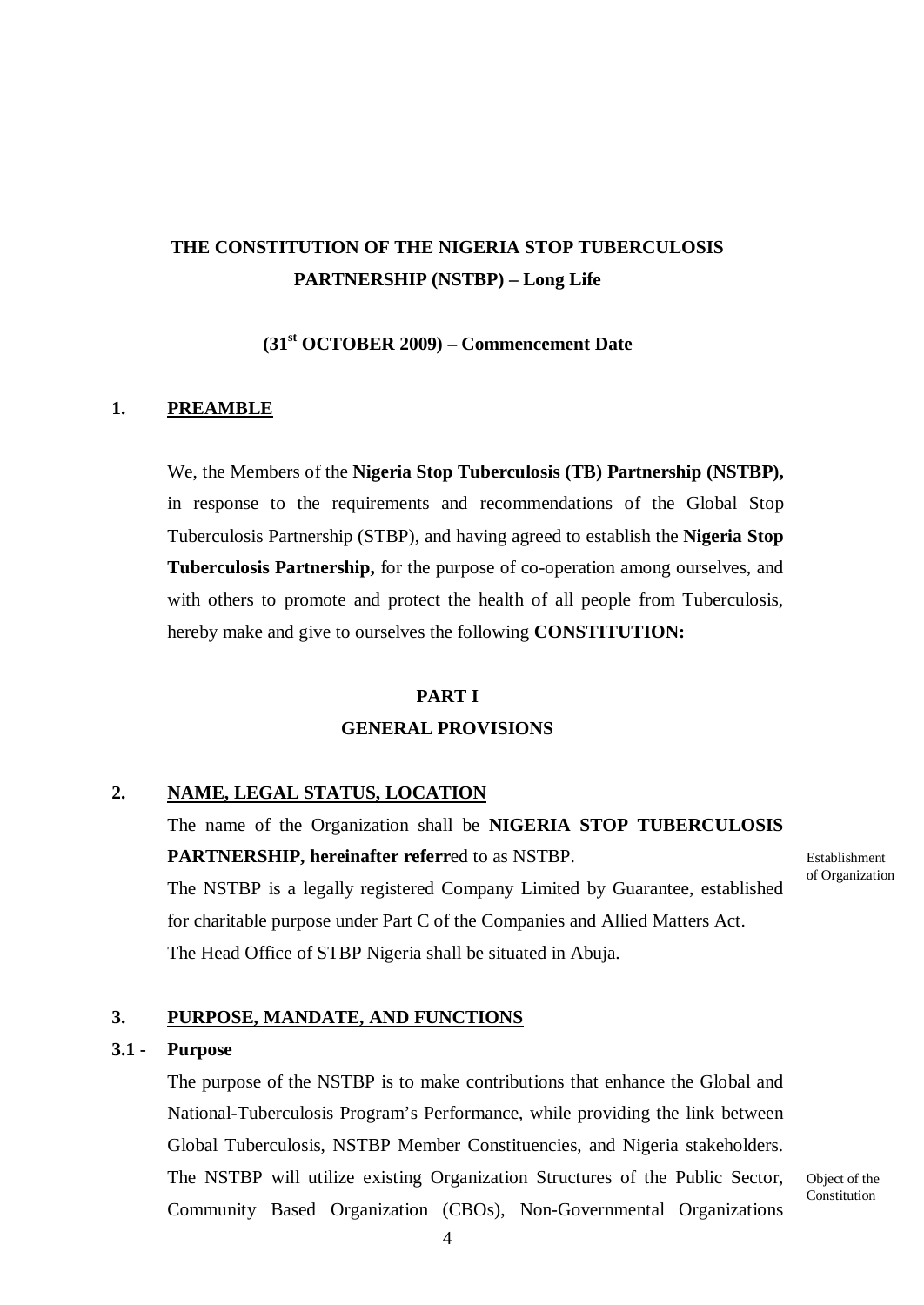(NGOs), Civil Society Organizations (CSOs), Organized Private Sector (OPS), as well as Bilateral and Multilateral Agencies, in the field of TB and OTHER Health related issues in order to promote efficient Service Delivery, Prevent duplication and Strengthen Coordination among the different Stakeholders.

## **3.2 - Mandate**

- (a) VISION
- (b) GOAL
- (c) OBJECTIVES
- (d) TARGETS

#### **VISION**

#### **A Nigeria FREE OF TB**

#### **GOAL**

To dramatically reduce the burden of TB BY 2015 in line with the Millennium Development Goals and the Stop TB Partnership targets.

#### **OBJECTIVES**

- Achieve Universal Access to High-Quality Diagnosis and Patient-Centered Treatment. Reduce the Human Suffering and Socio-economic burden associated with TB. Protect Poor and Vulnerable Populations from TB, TB/HIV and Multi- drug-resistant TB.
- Support the Development of New Tools and Enable their Timely and Effective Use

#### **TARGETS**

- MDG 6, Target 8: Halt and begin to reverse the incidence of TB by 2015
- •
- - Targets linked to the MDGs and endorsed by the Stop TB Partnership: – by 2015: reduce prevalence and deaths due to TB by 50% compared with a baseline of 1990 – by 2050: eliminate TB as a public health problem (1 case per million population)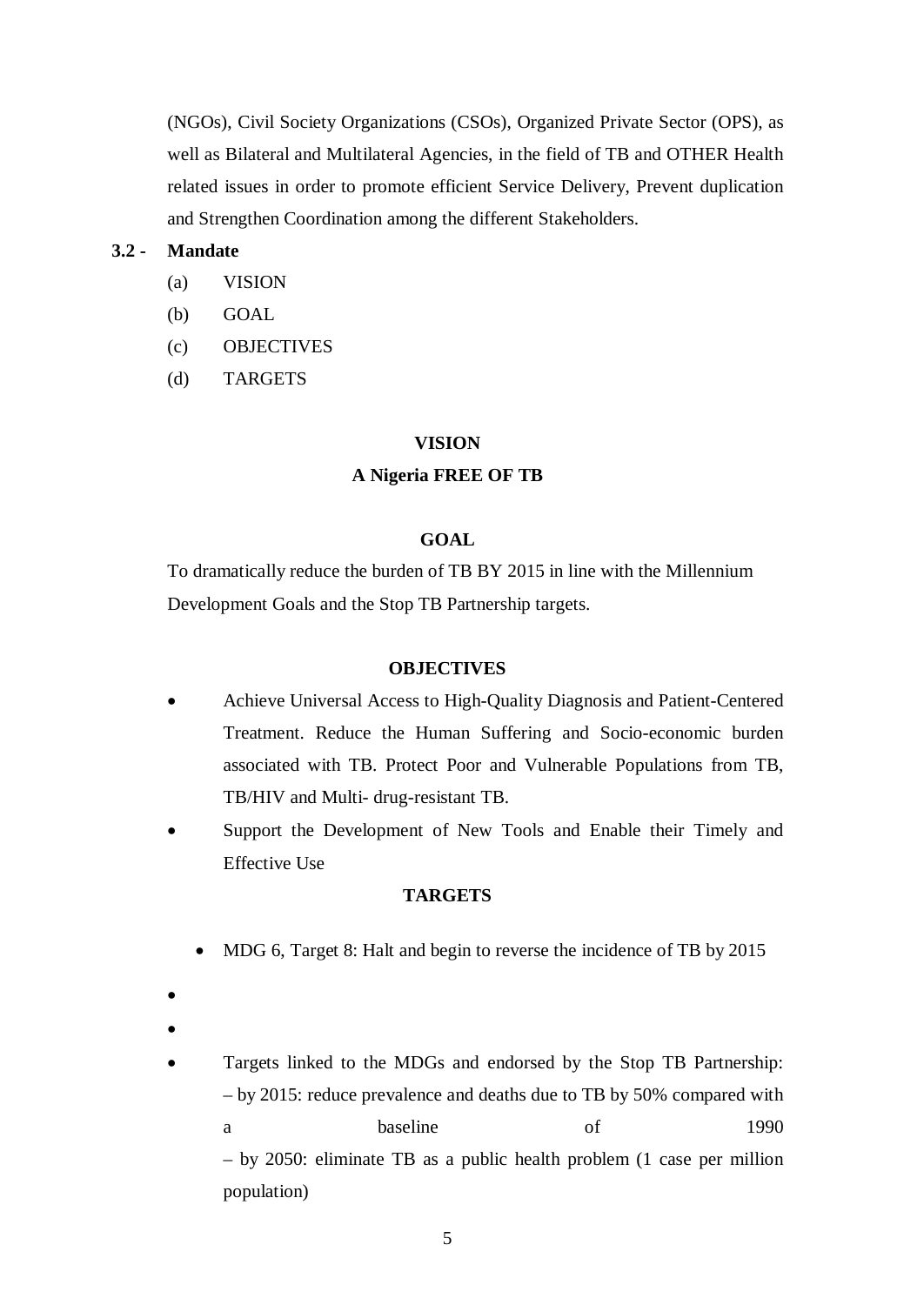# **COMPONENTS OF THE STOP TB STRATEGY**

# **1. Pursue high-quality DOTS expansion and enhancement.**

- a. Secure Political Commitment, with Adequate and Sustained Financing
- b. Ensure Early Case Detection, and Diagnosis Through Quality-Assured Bacteriology.
- c. Provide Standardized Treatment with Supervision, and Patient Support
- d. Ensure Effective Drug Supply and Management
- e. Monitor and Evaluate Performance and Impact

# **2. Address TB-HIV, MDR-TB, And The Needs of Poor Vulnerable Populations**

- Scale-up Collaborative TB/HIV Activities
- Scale-up Prevention and Management of Multidrug-Resistant TB (MDR-TB)
- Address the Needs of TB Contacts, and Poor and Vulnerable Populations.

# **3. Contribute to Health System Strengthening based on Primary Health Care.**

- \* Help Improve Health Policies, Human Resource Development, Financing, Supplies, Service Delivery and Information.
- \* Strengthen Infection Control in Health and Other Congregate settings and Households
- \* Upgrade Laboratory Network, and Implement The Practical Approach to Lung Health (PAL)
- \* Adapt Successful Approaches from other Fields and Sectors, and Foster Action on the Social Determinants of Health.

# **4. Engage all Care Providers**

- Involve all Public, Voluntary, Corporate and Private Providers through Public – Private Mix (PPM) Approaches.
- \* Promote the Use of the International Standard for Tuberculosis Care (ISTC)

# **5. Empower people with TB and Communities through Partnership**

- \* Pursue Advocacy, Communication and Social Mobilization
- \* Foster Community Participation in TB Care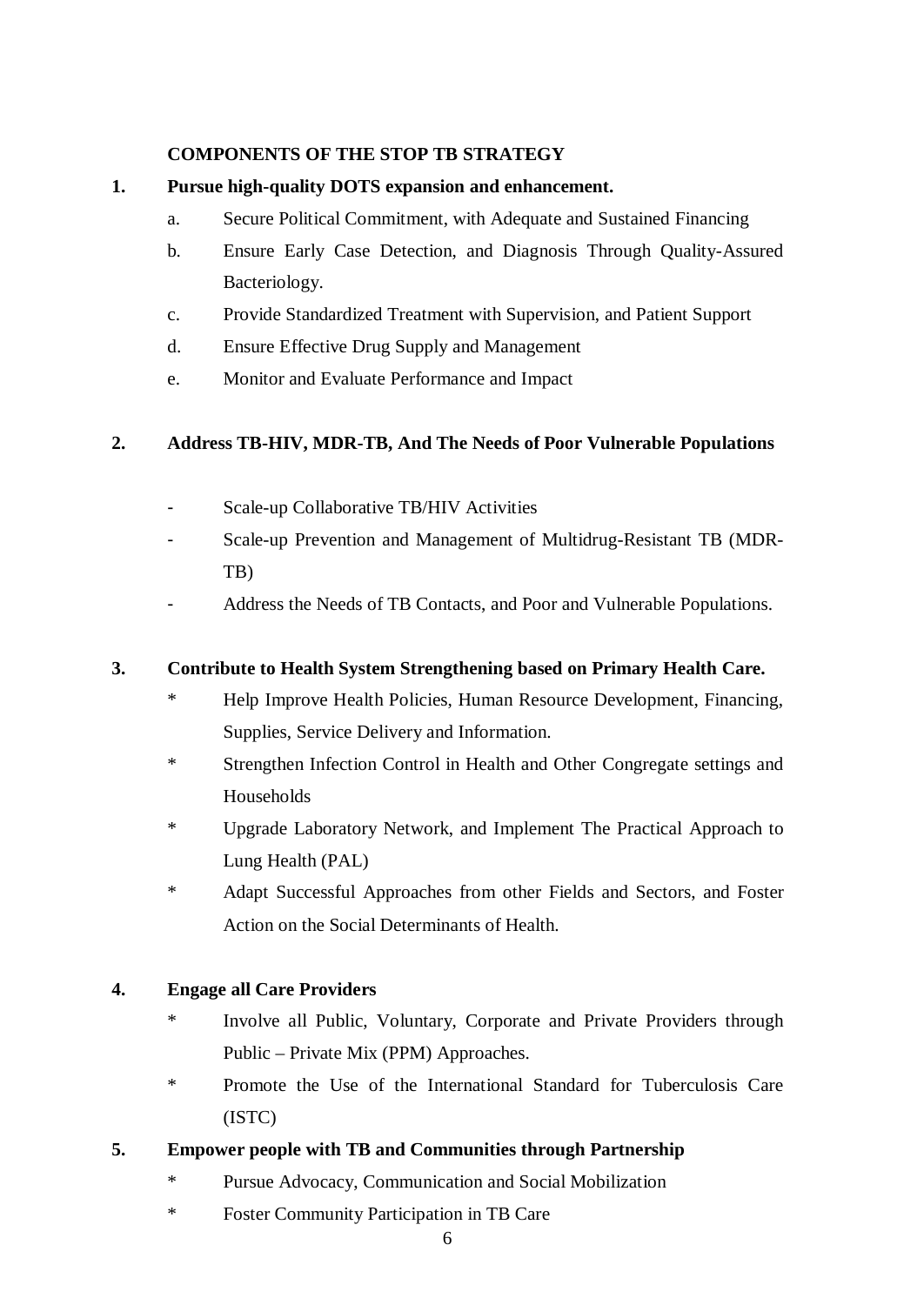\* Promote the Use of the Patient's Charter for Tuberculosis Care

## **6. Enable and Promote Research**

- \* Conduct Programme-based Operational Research, and Introduce New Tools into Practice.
- Advocate for and Participate in Research to Develop New Diagnostics, Drugs and Vaccines

# **3.3 - Functions**

The Functions of the NSTBP shall be:

1. Organization and Correct Functions of the NSTBP in Accordance with NSTBP Constitutional Requirements;

Functions of the organization

2. Harmonization of NSTBP Projects with Existing Support Programs for TB in Nigeria.

- 3. Design and Management of Nigeria STBP Project Proposals;
- 4. Oversight of Implementation of Nigeria STBP-Funded Programs;
- 5. Preparation and Circulation of Minutes of the Nigeria STBP and Information pertaining to Nigeria STBP Programs.

# **4. GENERAL PRINCIPLES**

The Nigeria STBP adheres to the Principles of broad Participation, Democratic Decision-making, Full Transparency, Cooperative Partnership, and Efficient Operations.

# **PART II**

# **ADMINISTRATION**

# **5. NIGERIA STBP STRUCTURE**

# **5.1 - Composition of the Nigeria STBP**

- **5.1.1 -** The Nigeria STBP Composition Shall be Multi-Sectoral, with Representatives from Various Constituencies defined as follows:
	- \* **"Government Constituencies"** Means Federal Ministries, State or Local Government Bodies, and other Public Sector Agencies;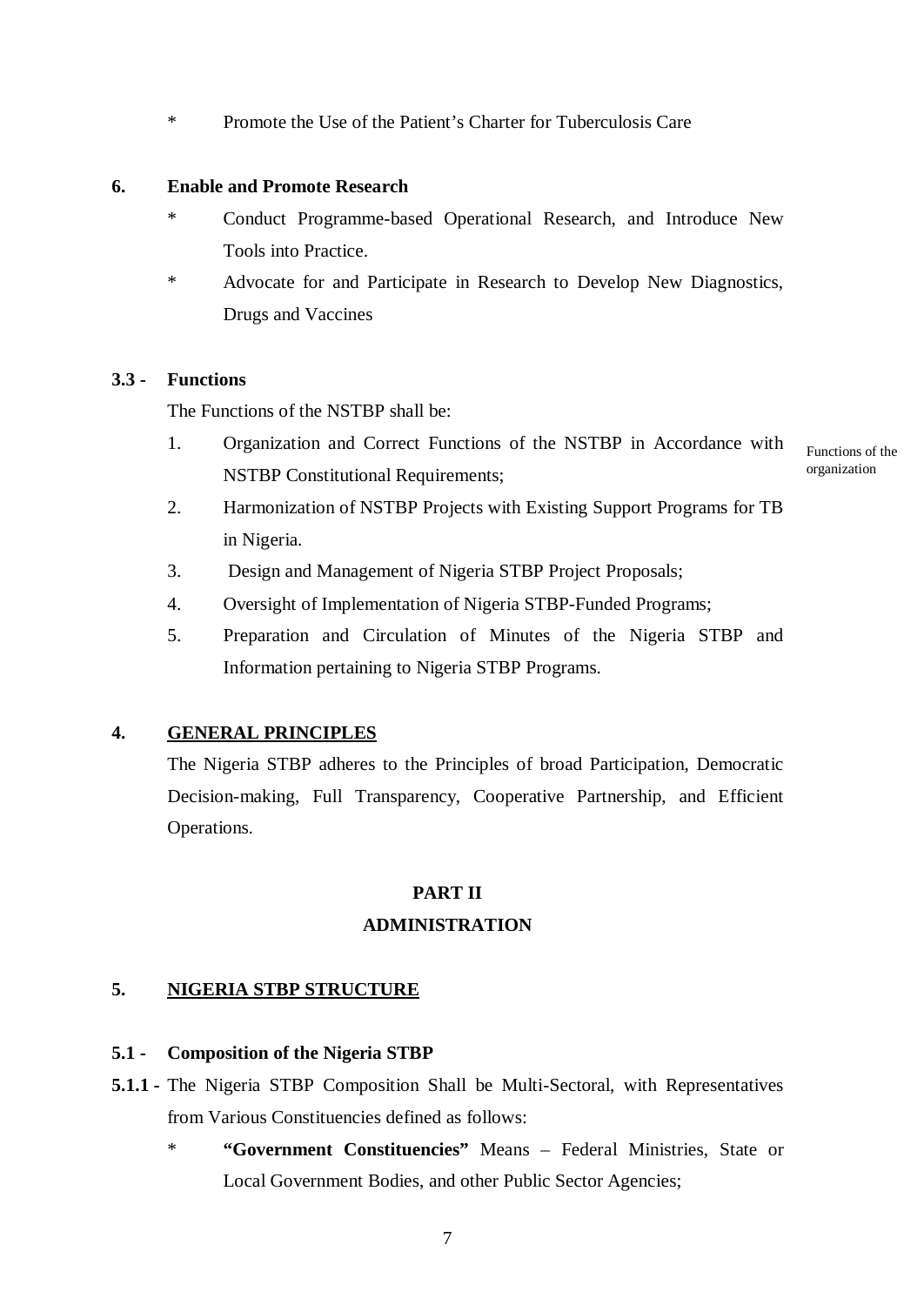- \* **"Civil Society Organizations"** Means –Non-Governmental Organizations, Faith-based Organizations, Community-Based Organizations, Academia, and Associations or NGOs Representing Youth and Women.
- \* **"People Living with the 2-Diseases"** Means –Associations, Umbrella Organizations, or CSOs Representing People Living with HIV/Tuberculosis
- \* **"Private Sector Constituencies"** Means –Associations and Organization Representing Commercial Sector Establishments;
- \* **"Development Partners"** Means Bilateral and Multi-lateral Donors Present in Nigeria;
- \* **"International Non-Governmental Organizations (INGOs)"** Means Technical Support Agencies with offices and Staff in Nigeria and Working in the Areas of TB, and Related Health Systems
- **5.1.2 -** The Nigeria STBP Comprises All the Representatives of these Constituencies.
- **5.1.3** The Full Nigeria STBP is Responsible for Final Decision Making on all Matters Coming to the attention of the NSTBP.

# **5.2 Structure of the Nigeria STBP**

- **5.2.1 -** The STBP Nigeria Members shall elect a Chairman and two Vice-Chairmen from among themselves, as defined below in Section 7.
- **5.2.2** In order to better carry out its Functions as described in section 3.3 above and the Nigeria STBP shall create three Committees:
	- 1. The NSTBP Executive Committee (shall include the secretariat);

2. The Working Groups: Resource Mobilization, ACSM, DOTS expansion, TB/HIV and MDR – TB Committee; and

3. The NSTBP Members; (Each of these 5 Working Groups will provide oversight functions in their areas of core competence)

- **5.2.3 –** The Nigeria STBP may decide to Appoint other Committees as New Requirements emerge.
- **5.2.4** The Nigeria STBP will Confirm the Functions of Task Teams Proposed by the Executive Committee to Work on Specific Tasks or Assignments.
- **5.2.5** The Nigeria STBP Shall be Supported by a NSTBP Secretariat to Carry out its Functions.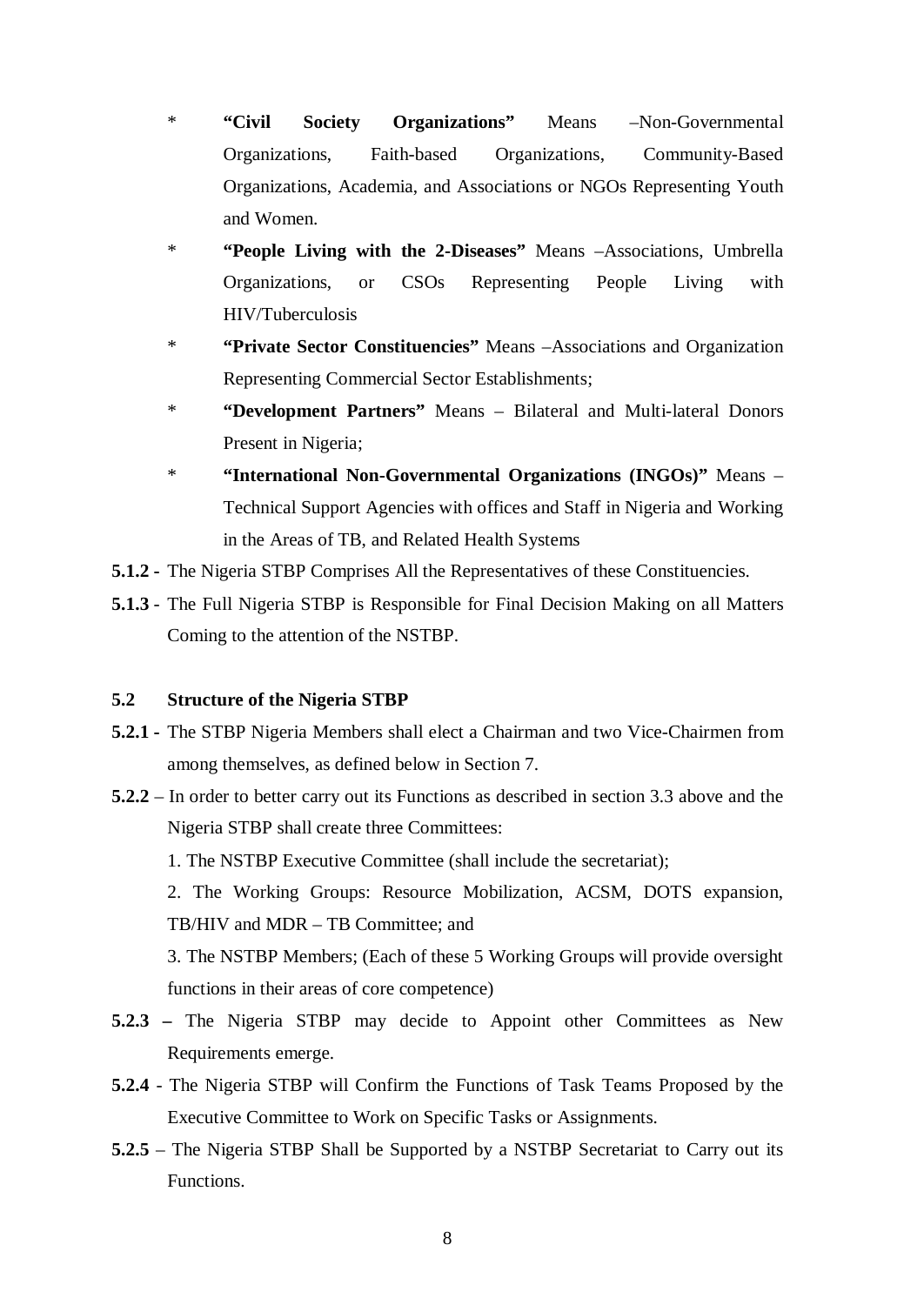**5.2.6** – The Nigeria STBP Shall be Assisted by an Expert Pool of Technical Resource Persons and Agencies Present in Nigeria.

#### **5.3 -** R**esponsibilities of the Chairman and Vice-Chairs of the Nigeria STBP**

#### **5.3.1 - Responsibilities of the Chairman**

The Responsibilities of the Chairman shall include:

- a. To Preside and Chair all Nigeria STBP General and Executive Committee Meetings;
- b. To Propose and seek Approval of the Agenda of Each Nigeria STBP Meetings;
- c. To Inform the Nigeria STBP of the Activities of the Executive Committee and Seek their Ratification, Modification, or Cancellation of Emergency Decisions made by the Committee;
- d. To, When Necessary and Appropriate, Delegate the Chair Person's Responsibilities to the First Vice-Chairman and in His/Her absence or incapacity to the Second Vice-Chairman;
- e. To Represent Publicly the Nigeria STBP.

#### **5.3.2 - Responsibilities of the Vice-Chairmen.**

The Responsibilities of the Vice-Chairmen shall be:-

- a. To Perform Tasks Delegated by the Chairman;
- b. To Participate Actively in the Executive Committee;
- c. In the Absence of the Chairman and by order of Precedence (the First Vice-Chairman if present, or the Second Vice-Chairman), to preside at all Meetings in which the Chairman is empowered to Preside by the Provisions of this Constitution.

#### **5.4 - General Conditions of Committees and Task Teams**

- **5.4.1 -** Committees and Task Teams shall have no Formal Decision Making Powers; their Role shall be to Carry out Responsibilities and Tasks Assigned to them by the Nigeria STBP. They shall Formulate and Present Findings, Reports, and Recommendations to the Nigeria STBP.
- **5.4.2** The Nigeria STBP shall Approve Terms of Reference and Procedures for each Committee and TASK Team, as well as the Selection Criteria of Core Competencies and the Conditions of Engagement for Members of the Expert Pool.

and Composition Functions of the committee and Task Team

Functions of the Governing Council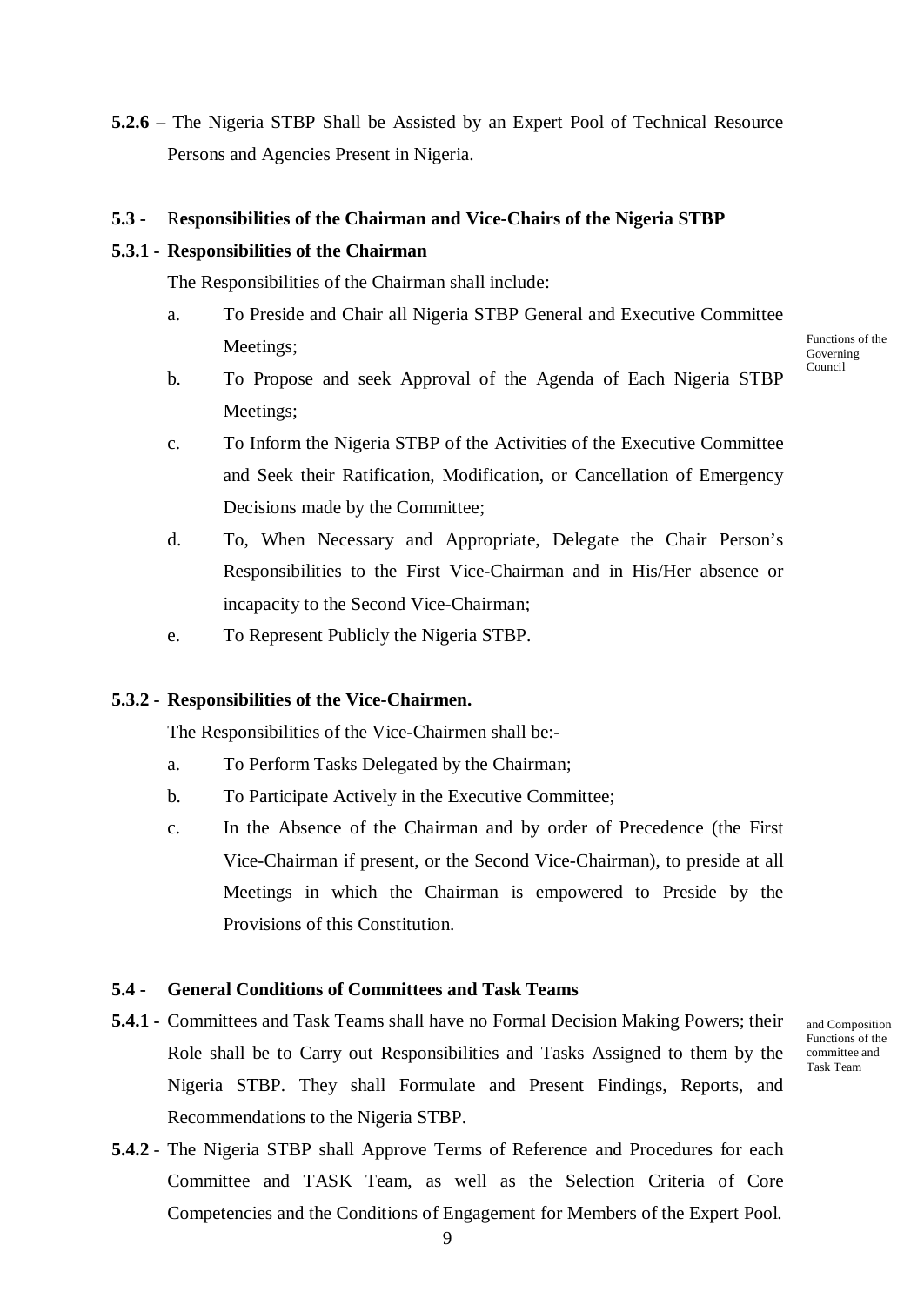- **5.4.3** The Committees may Elect Technical Experts from the Expert Pool to join NSTBP Members as Regular Committee Members with Voting Rights as described below.
- **5.4.4** The Committees and Task Teams may also Elect or Engage Technical Resource Persons Outside the Expert Pool to Assist them as may be needed on one to one basis. Such Persons will not have Voting Rights.
- **5.4.5** Committees shall have Chairman and Vice-Chairman Elected by the full NSTBP. In the Absence of a Committee Chairman, the Vice-Chairman shall Chair the Meeting. Chairmen and Vice-Chairmen shall not be Replaced by their Alternates in their Special Duties. In the Absence of both the Chairman and Vice-Chairmen of a Committee, the Meeting shall be Postponed.
- **5.4.6** Task Teams shall be Chaired by a NSTBP Member of the Relevant Committee, who shall be known as the Task Team Leader. Ongoing Task Teams shall have a Deputy Task Team Leader Chosen from among the Task Team members. The Deputy Leader may be a NSTBP Member or a Co-Opted Expert Member (See Sections 5.5.2 and 5.5.3 below).

#### **5.5 - Composition and Responsibilities of the NSTBP Committees,**

**5.5.1 -** The NSTBP Executive Committee

The STBP Executive Committee shall be Composed of the NSTBP Chairman, the Two Vice-Chairmen, the Chairman of each other Committee, and three other Members of the STBP representing the other Geo-Political Zone not represented above. The STBP Chairman shall Chair the Executive Committee. In His or Her Absence, the Chairman shall Delegate to the First Vice-Chairman the Responsibility to Serve as the Chairman of the Executive Committee, or in His/Her Absence, to the Second Vice-Chairman.

Composition and functions of **NSTBP** Committee

The Executive Committee shall be Responsible for:

- a. Emergency Decision-making between Regularly Scheduled Meetings of the Nigeria STBP, when it is not Practical or Possible to Organized a Full Meetings of the NSTBP. When Urgent Attention to Issues is required, and it is Impossible or Impractical to Convene a Full NSTBP Meeting, the Executive Committee shall be Empowered to Make and Implement Decisions. These Decisions Must be Fully Documented and Submitted to the Full NSTBP at the Earliest Possible Opportunity for Ratification, Modification, or Cancellation.
- b. Completion of Task Assigned to it at a Full Meeting of the Nigeria STBP.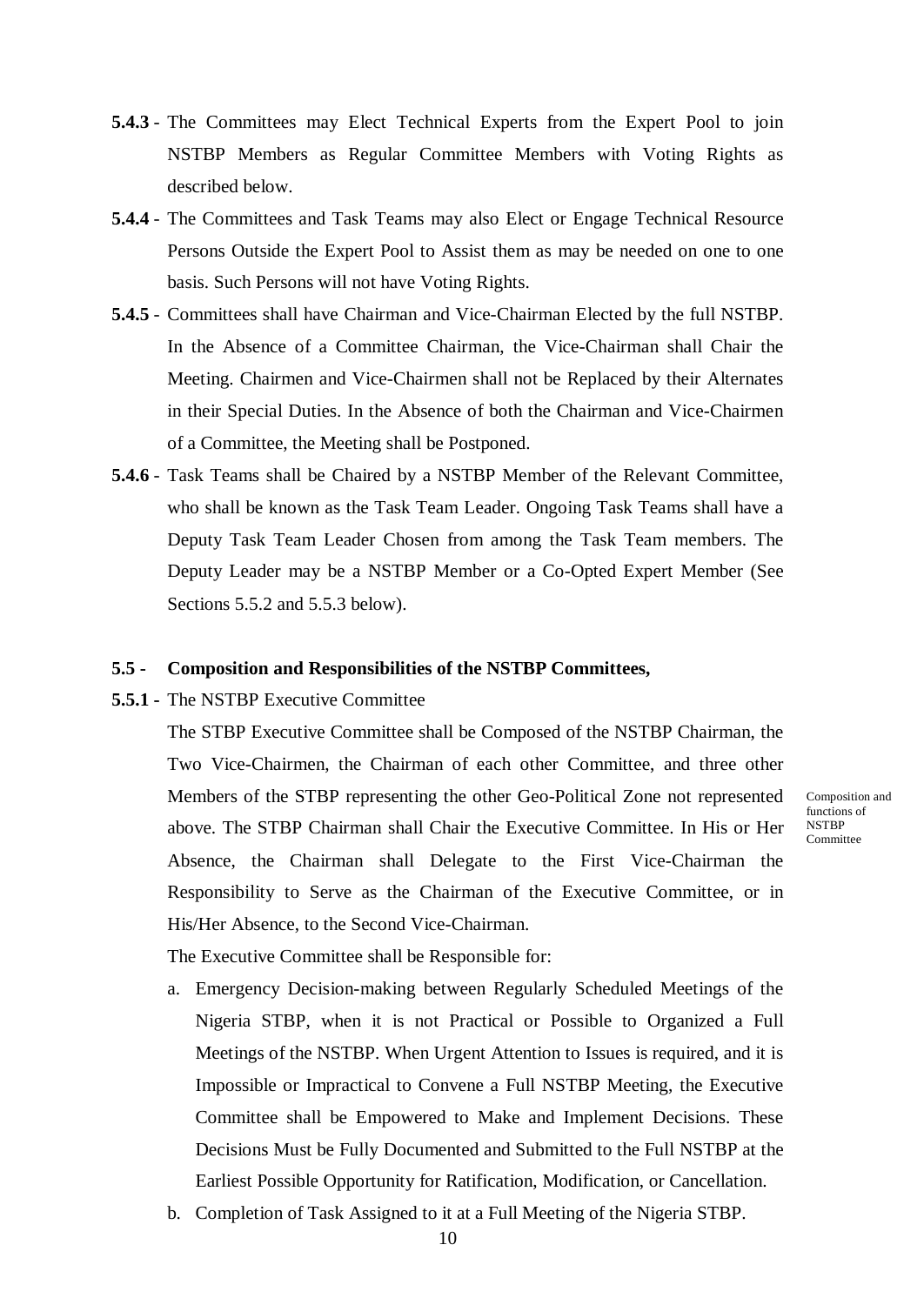- c. Recruitment of Secretariat Staff to the NSTBP.
- d. Oversight of the Secretariat and of the NSTBP Budget.
- e. Formation of Task Teams Consisting of NSTBP Members and/or Technical Experts to Address Specific Issues on an Ad Hoc Basis.
- f. Coordinating of Activities for the Nigeria STBP
- g. Membership Renewal and Members' Compliance with NSTBP Requirements. The Executive Committee shall have a Communications Task Teams.

#### **5.5.2 - The Resource Mobilization Committee.**

The Resource Mobilization Committee shall have a Chairman and Vice Chairman, both of whom shall be NSTBP Members. It shall be Composed of the Chairman, the Vice-Chairman and three other NSTBP Members (5 Members in all). As per Section 5.4.4, the Resource Mobilization Committee MAY Co-Opt Technical Experts, Elected from the Expert Pool According to Necessary Skills and Experience, to Assist them as may be required.

The Resource Mobilization Committee shall be responsible for:

- a. Development of Proposals to Donors
- b. Harmonization of NSTBP-Sponsored Projects with other Programs in the National Response to the Disease,
- c. Fundraising and Partnership Development to Supplement and Extend STBP Fund Grants.

The Committee shall have a Fundraising Task Team.

## **5.5.3 - The Technical Committee**

The Technical Committee shall have a Chairman and a Vice-Chairman, both of whom shall be NSTBP Members. It shall be Composed of the Chairman, Vice-Chairman, and Seven other NSTBP Members. It shall also include Six Co-Opted Technical Resource Persons Elected from the Expert Pool according to necessary Skills and Experience (15 Members in all). As per Section 5.4.4, the Committee may Co-Opt or Engage Additional Technical Experts as may be required to Assist them from time to time.

The Committee shall be Responsible for Oversight of the NSTBP Grants, and Particular the:

- a. Appropriate and Timely use of Finances;
- b. Appropriate and Timely Completion of Procurement;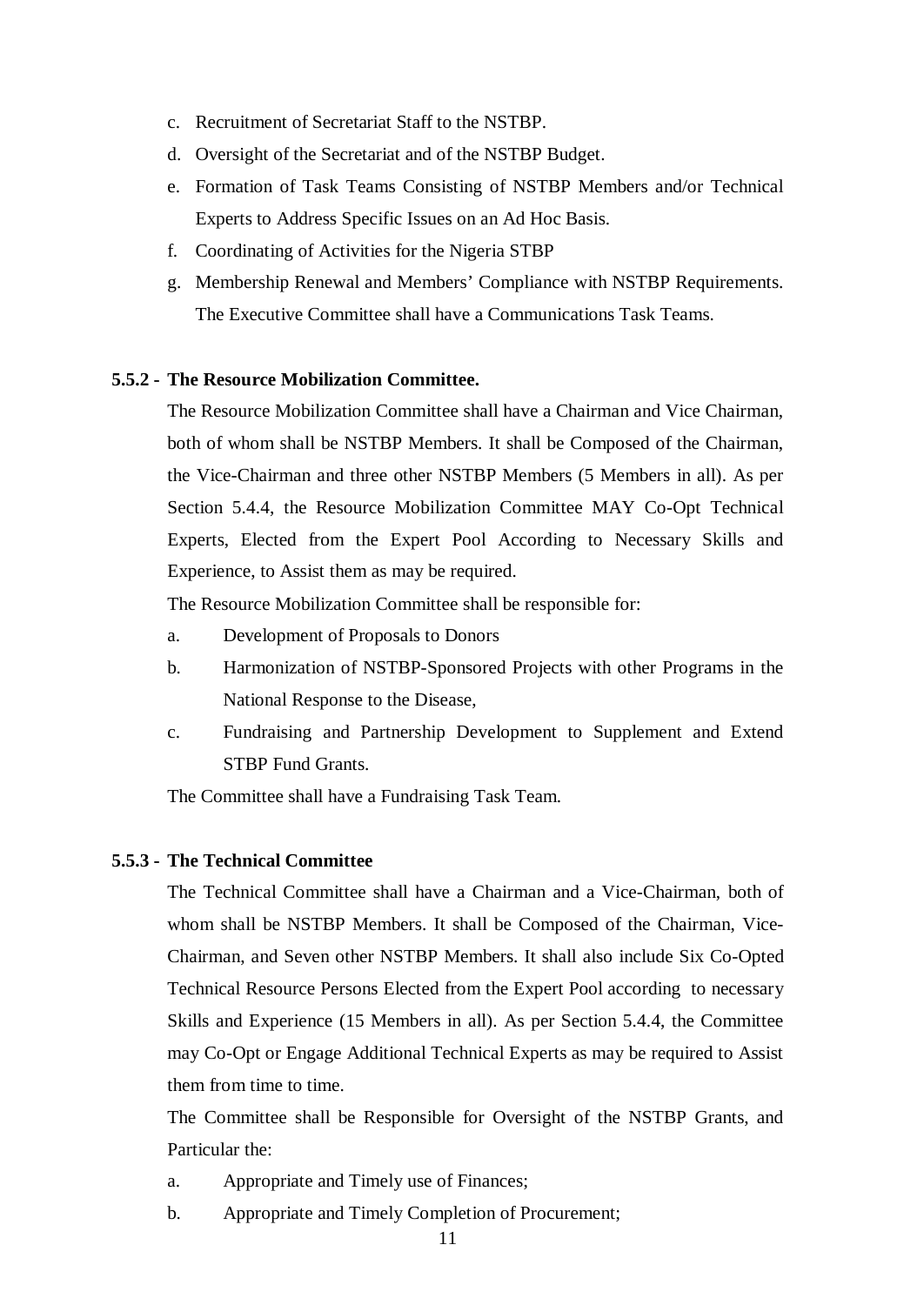- c. Effective Programme Implementation:
- d. Effective Management of the Grants; if any.
- e. Technical Results and Impact.

The Committee shall have Two Task Teams: the Finance and Procurement Task Team and the Technical Task Team.

# **6. NSTBP MEMBERSHIP.**

# **6.1 - Eligibility**

The STBP shall be Composed of Individuals from Organization which have been Elected or Nominated to Represent Recognized Constituencies described in Section 5.1 above.

Eligibility of Organizations to appoint members to the council

Any Organization that is Part of one of the above-mentioned Constituencies within Nigeria is Eligible to be Considered for Membership in the Nigeria STBP if it meets the following Requirements:

- a. It is Legally Registered to Operate in Nigeria;
- b. It is Established and Operating in Nigeria;
- c. It is Concerned about and Contributes to the Control of Tuberculosis OR ANY Health related issue in Nigeria,
- d. It Agreed to abide by this Constitution;
- e. It is Registered with the Nigeria Stop Tuberculosis Partnership.

With respect to Civil Society Organization, Private Sector Constituencies, and People Living with the Disease, Preference should be given to Election of Organization of National Scope, Network, and Umbrella Groups.

# **6.2 - Constituency Representation Quotas**

The Constituency STBP shall be Composed of (State No of Members) Members divided among the Constituencies and Sub-Constituencies as shown in the Table Below.

| <b>Constituency</b> | <b>Sub-Constituency</b>              |
|---------------------|--------------------------------------|
| Government          | Federal Ministry of Health (NASCP)   |
|                     | National Tuberculosis and Leprosy    |
|                     | Control Programme (NTBLCP)           |
|                     | Representative of the Prison Service |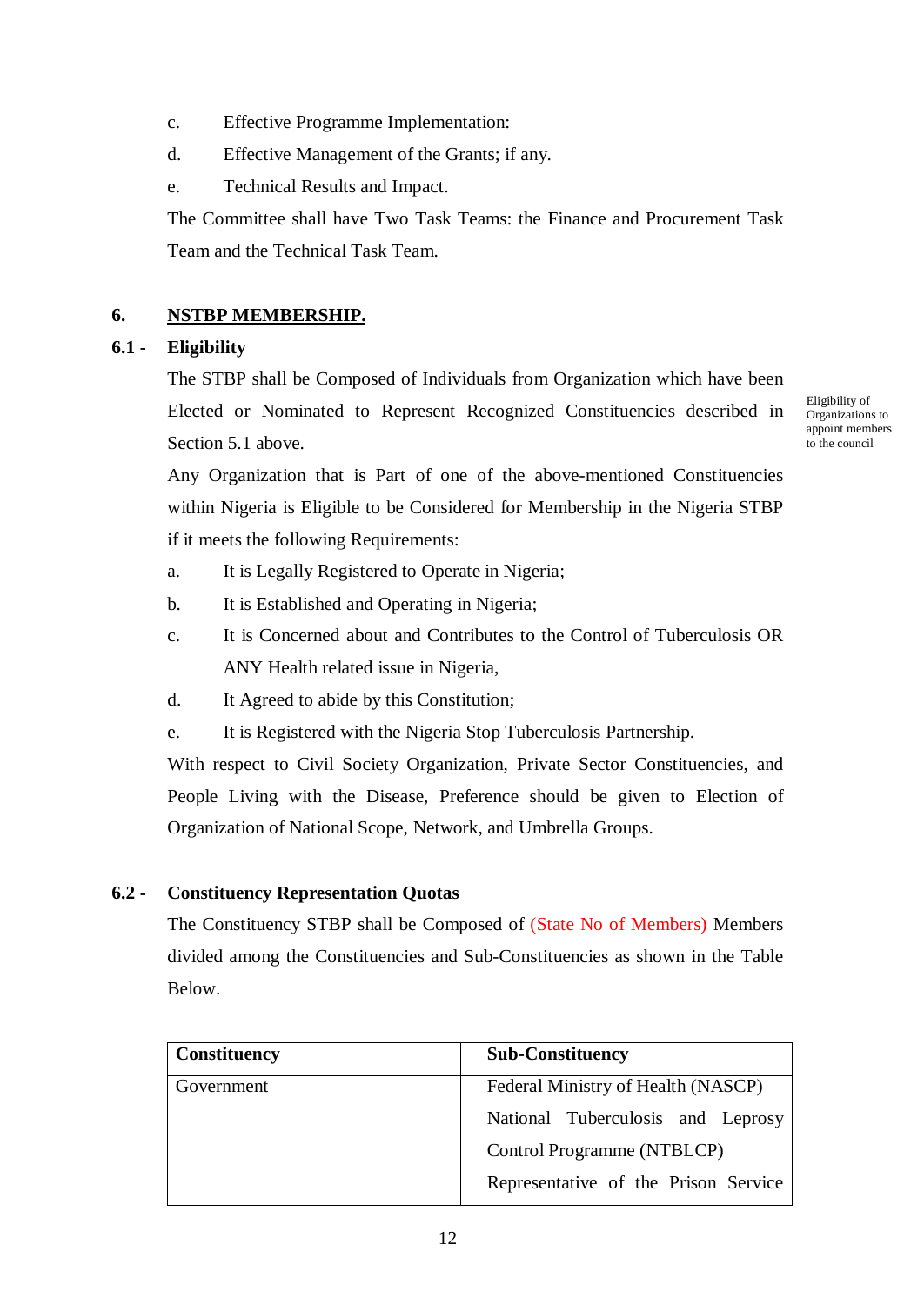|                                          | NIMR.                               |
|------------------------------------------|-------------------------------------|
| Multilateral<br><b>Bilateral</b><br>and  | 2 Multi-Lateral Partners            |
| Development                              | 2 Bi-Lateral Partners               |
| International<br>Non-Governmental        | <b>ILEP</b> Partners                |
| Organizations                            |                                     |
| People Living With The Disease(s)        | At Least 1 PLWHA Organization and 1 |
|                                          | Other Organization. From whom will  |
|                                          | be chosen.                          |
|                                          | 1 Male representative               |
|                                          | 1 Female representative             |
| Civil Society Organizations              |                                     |
| Domestic<br>Non-Governmental             | NGO or CBO working in TB            |
| Organization<br>(NGOs)<br>and            | 1 Youth Organization                |
| based<br>Community<br>Organizations      | 1 Women's Organizations             |
| (CBOs)                                   | And 4 other Organizations           |
| <b>Academic/Educational Institutions</b> | Network or Umbrella Organization    |
| Private Sector Organizations             | Network or Umbrella Organization    |
| Religious/Faith-Based Organizations      | 1 Christian Organization            |
|                                          | 1 Muslim Organization               |

# **6.3 - Modification**

The Constituencies of the NSTBP and the Number of Representatives of each Constituency shall be determined by a Vote of the NSTBP. The NSTBP shall Review its Composition Annually and make Adjustments to better Represent all Sectors of Nigeria Society. Any Changes must be Approved by a Two-Thirds Vote of all Members of the NSTBP.

Modification and Composition of members to the NSTBP

## **6.4 Gender Representation**

Because of the Strong Leadership of Nigeria Women and their Contribution to Society, at least 25 of NSTBP Members Must be Females.

# **6.5 - Member Selection Process**

**6.5.1**- Nigeria STBP Members Representing Each Sector shall be Chosen by that Constituency. The Selection Process shall be Developed by the Constituency. An

Federal representation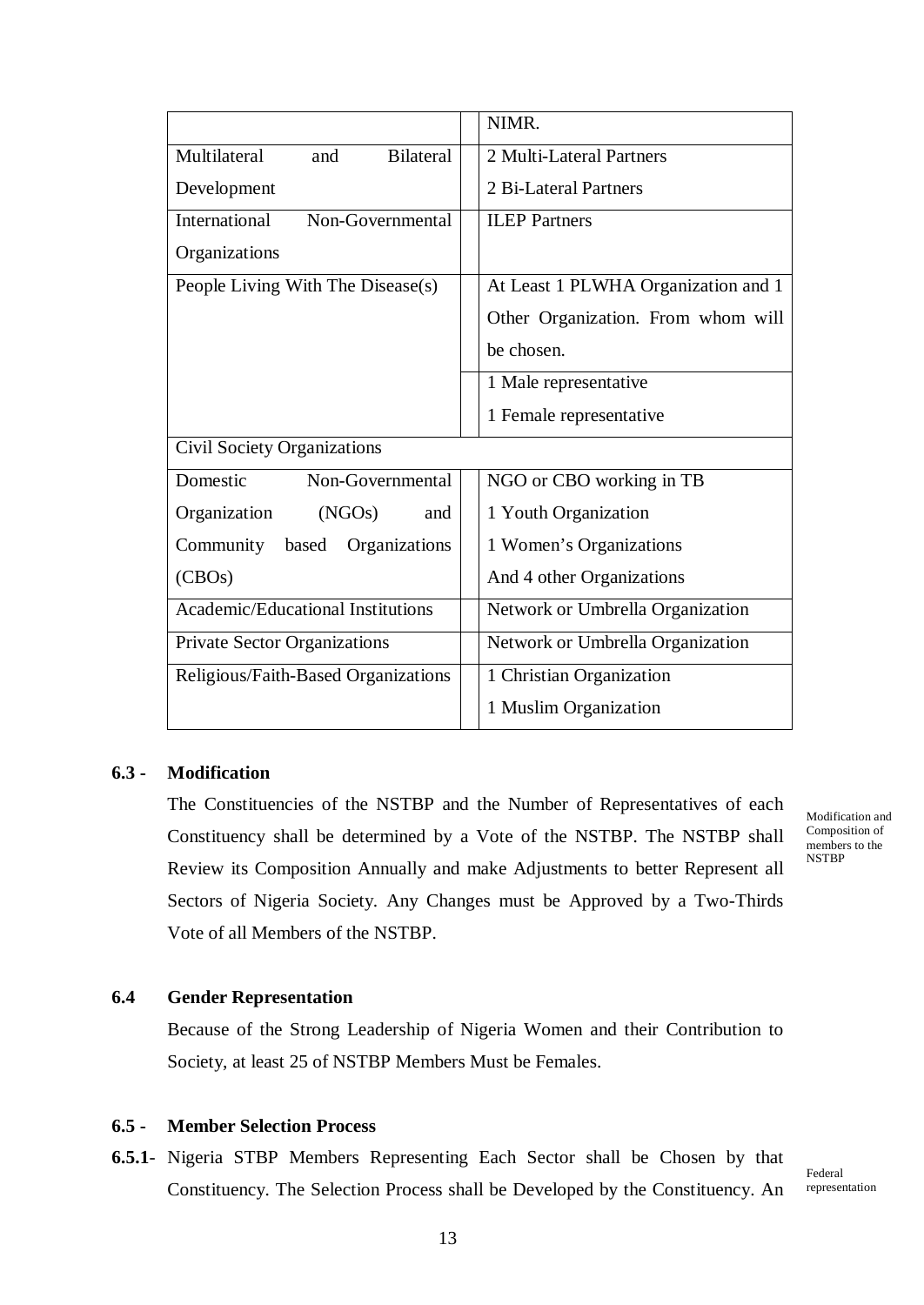Acceptable Process is Transparent and Open to all Organization belonging to the Constituency and Fulfilling the Eligibility Listed in 6.1 above.

- **6.5.2** Each Constituency with Seats on the NSTBP will Elect the Designated Numbers of Members and each with an Alternate. No Other Persons shall Represent the Constituency or Vote for the Constituency.
- **6.5.3** The Selection Process shall be Described in a Publicly Accessible Documents that Demonstrates how the Representing Organization and the Individual Members were Selected, and how they will Report back to the Constituency. The Documents must be Transmitted to the NSTBP who will Forward it to the NSTBP in Abuja and Hold it at the Secretariat as Public Record.
- **6.5.4** Government and Multi-lateral Development Partner Constituencies may Nominate Office Holders as Members and Alternates from Specific Organizations.
- **6.5.5** Individuals Nominated or Elected as NSTBP Members shall be at least Senior Level Management Representatives or Higher from the Relevant Constituencies.
- **6.5.6** If it is the Opinion of the Nigeria STBP that a member is Needed from a Sector that does not yet have Acceptable Procedures in Place for Choosing its own NSTBP Member, the Nigeria STBP shall Organize Constituency Consultation.

#### **6.5 Terms of Office**

- **6.5.1** Constituencies Shall Usually Elect Representatives (Members and Alternates) for a Term of Three (3) Years. At the Expiration of the First Term, a Nigeria STBP Members may be Nominated by its Constituency to Serve one Additional Term of Three Years.
- **6.5.2 -** In the event that a Member or Alternate is Replaced before Expiration of a Term (as per Section 6, 8 & 6. 9 below), the Replacement Member Shall Carry out the Reminder of the Original Member's Term. He or She may then Stand for a Second Term. He or She may not Stand for a Third Term.

Tenure of Members and Alternative

#### **6.6 - Individual Member's Rights**

Individual Members of the Nigeria STBP have the following Rights:

- a. The Right to Nominate Members for NSTBP Positions such as Chairman and Vice-Chairman and to run for NSTBP Positions;
- b. The Right to vote on any Matters put to a Vote;
- c. The Right to participate in all Discussions and Activities of the NSTBP;
- d. The Right to Attend all NSTBP Meetings, and to be given Reasonable Notice of all Meetings Rights of Members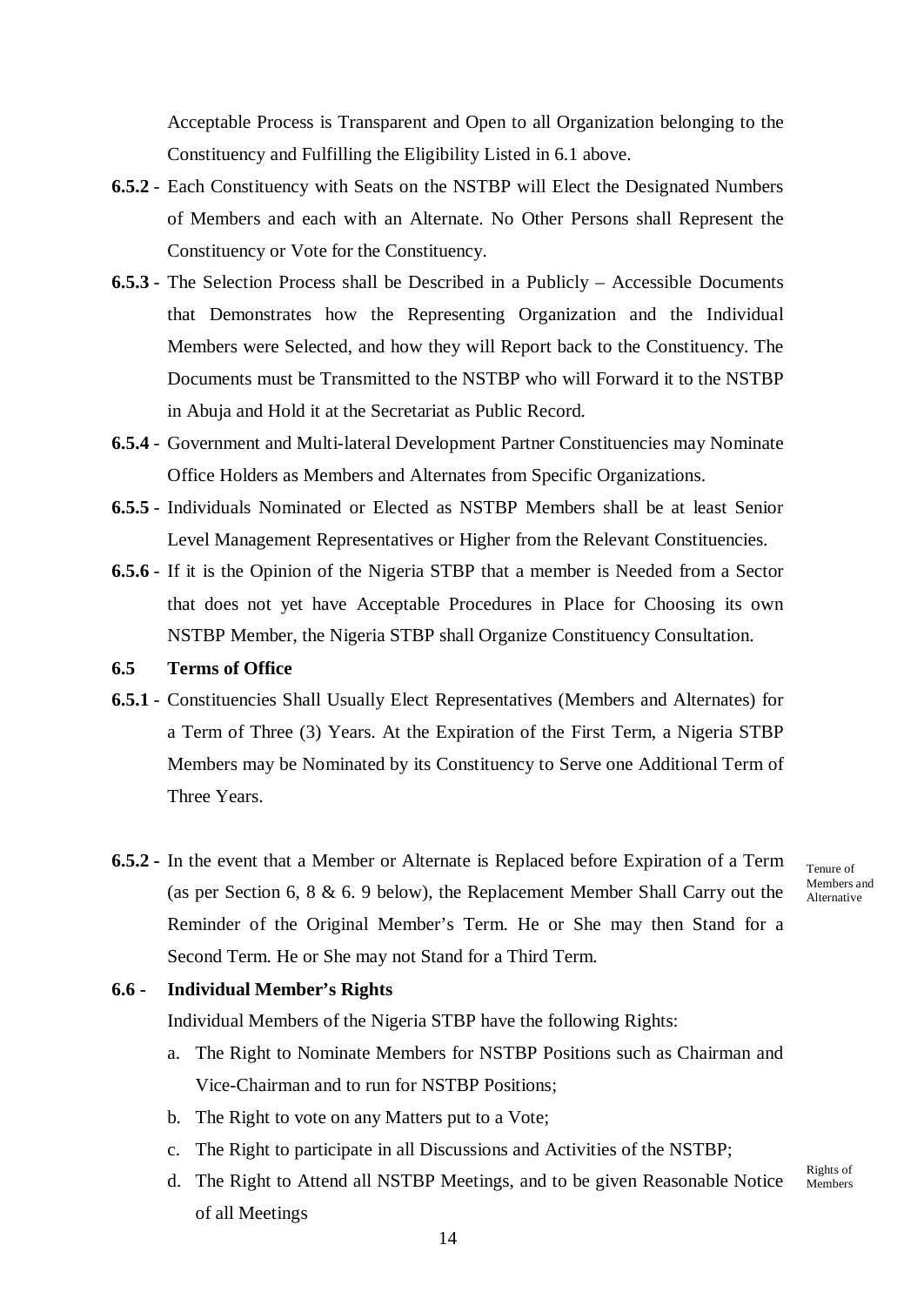e. The Right to Raise an Allegation of Conflict of Interest Against any Member of the NSTBP.

# **6.7 - Individual Members' Responsibilities**

Individual Members of the Nigeria STBP shall have the following responsibilities:

- a. Respect Regulations and Procedures as Defined in this Constitution and the Framework Documents of the Nigeria STBP.
- b. Attend and Participate in NSTBP Meetings in Timely and Responsible Manner;
- c. Actively Share Relevant Experiences and Information;
- d. Respect and Uphold NSTBP Decisions;
- e. Hold Regular Meetings with Organizations and Individuals within their Constituency, in order to ensure that the Members fairly Represent the Views of their Constituency at NSTBP Meetings;
- f. Abide by the Conflict of Interest Policy of the Nigeria STBP.

# **6.8 Removal of Members from the Nigeria STBP**.

- **6.8.1** Any Members of the Nigeria STBP found to be Working Against the Overall Interest of NSTBP or Failing to Carry His/Her Duties as a NSTBP Member shall be Cautioned, and the Matter must be Reviewed by the Nigeria STBP. Failure of Duty shall include Absence at 3 or more Consecutive NSTBP Meetings without Notice and without Sending of the Alternative Member.
- **6**.8.2 Any Member of the Nigeria STBP may Propose in Written, giving Valid, Documented, and Tenable Reasons that any other Member of the Nigeria STBP be Required to Withdraw from the Nigeria STBP.

## **6.8.3 - Removal can only Take effect if:**

- a. All Members are provided with at least 4 weeks' Written Notice that this shall be discussed and Voted on at a Meeting of the Nigeria STBP,
- b. The Member Concerned is given Opportunity to Defend Himself/Herself of the Accusation and
- c. Following a Full Discussion, the Removal is Approved in a Vote Passed with a Two Thirds Majority of all Members of the NSTBP.
- **6.9-** Resignation, Death, Incapacitation and Replacement of Members of the Nigeria STBP.

Responsibilities of Individual members

Removal of members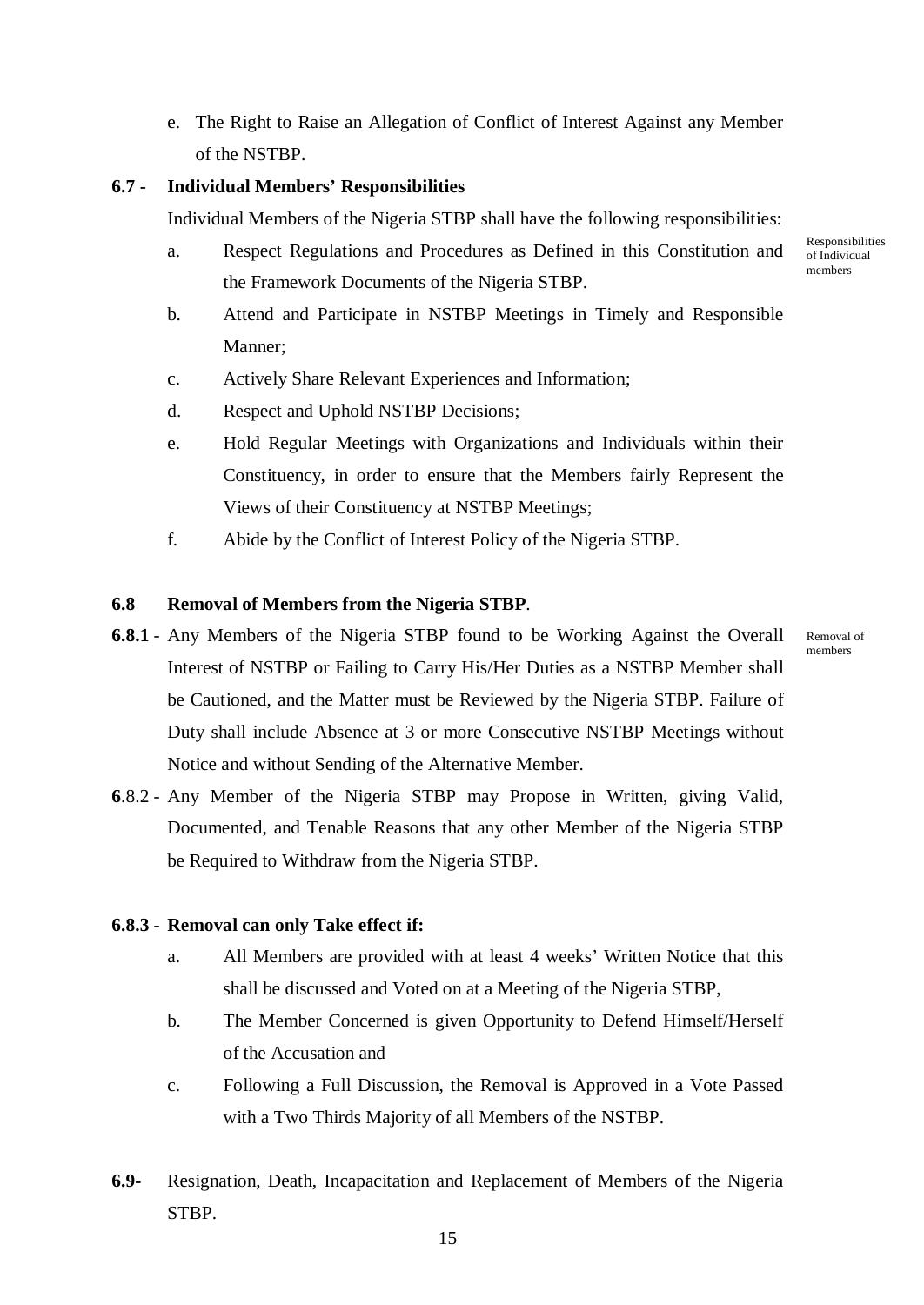- **6.9.1** Nigeria STBP Members Shall Commit to a Minimum Period of 3 years, but may Resign their Membership for Serious Professional or Personal Reasons. Resignations must be Submitted in Writing to the Chairman and Recorded in the Minutes of the Next Full Meeting of the Nigeria STBP.
- **6.9.2** After Resignation and until such time as the Constituency Elects or Nominates a New Member, the Alternate Member shall Represent the Constituency. If an Alternate wishes to Stand for Full Membership, He/She must Submit to a New Election Process as Determined by the Constituency. In the Case of the Resignation of an Alternate Member, the STBP Member Shall Continue to Present the Constituency alone until His/Her Constituency Nominated or Elects a New Alternate,
- **6.9.3** In the Event of the Death or Incapacitation of a NSTBP Member, the Alternate Member Shall Replace Him or Her until the Constituency Nominates or Elects a New Member.
- **6.9.4 -** Since Government and Multi-Sectoral Development Partner Representatives act *ex officio* as Nigeria STBP Members, Changes in Office Holders of Selected Government, Constituencies will result Automatically in the Replacement of the Former Member.
- **6.**9.5 For All Other Constituencies, Resignation, Revocation, Death, Incapacitation or Departure of a Nigeria STBP Member will Require Election of a New Representative by the Constituency Members using the Process laid out in section 6.4 above.

#### **6.10 Removal, Departure and Replacement of Members from NSTBP Committees**

- **6.10.1** Any Member of a NSTBP Committee Failing to Carry out His/Her Duties as a Committee Member shall be Cautioned, and the Matter must be Reviewed by the Nigeria STBP. Failure of Duty shall include Absence at 3 or more Consecutive Committee Meetings without Notice and without Sending of the Alternate Member.
- **6.10.2** Persistent Failure to Attend Committee Meetings will Result in the Removal of the Member from the Committee and Selection of a Replacement Member from among the Full NSTBP to sit on said Committee.
- **6.10.3** NSTBP Members may Resign from Committees for Justifiable Professional or Personal Reasons. Resignations Must be Presented to the NSTBP Chairman and the Committee Chairman.

Vacancy in office of members

Filling of Vacancy in office of members

Temporary Members of Council

Removal and replacement of Member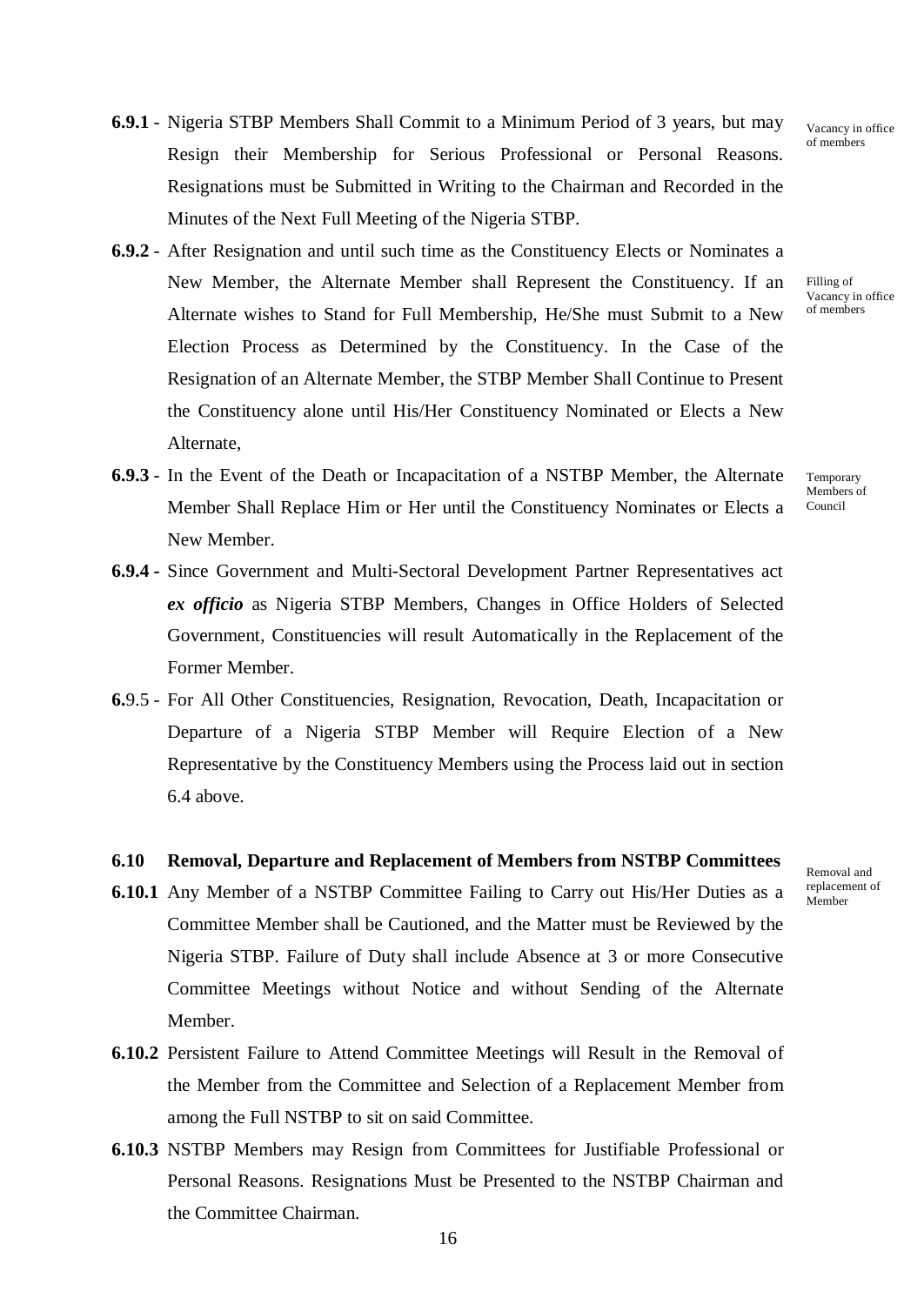**6.10.4** In the Event of the Departure of a Member from the NSTBP as described in Section 6.9, the NSTBP Member shall be Replaced on Committee by the Alternate until such time as the Constituency Shall Nominate or Elect New Member.

#### **7. NSTBP CHAIRMAN AND VICE-CHAIRMEN**

#### **7.1 - Eligibility**

The Chairman and the Vice-Chairmen shall be Elected from Different Sectors. Among the Chairman and Vice Chairmen and Two of the Three must Represent Domestic Institutions.

#### **7.2 Selection Procedure for the NSTBP Chairman and the STBP Vice-Chairmen**

- **7.2.1 -** The Nigeria STBP Chairman and Vice-Chairmen shall be Elected by a Vote of the Nigeria STBP.
- **7.2.2** Any Candidate for the Chairman or Vice-Chairman may be Nominated and Seconded by any Nigeria STBP Member other than the Candidate.
- **7.2.3 -** All Votes for the Available Positions shall be by Secret Ballot (e voting inclusive).
- **7.3 -** Terms of Office of the NSTBP Chairman and Vice-Chairmen
- **7.3.1** The Terms of Office for the Chairman and Vice-Chairmen shall be Three Years.
- **7.3.2** No Persons shall Serve more than two Terms as Chairman or as Vice-Chairman
- **7.3.3 -** The Alternate Members for the Members Chosen as Chairman and Vice Chairmen's shall continue to Represent their Constituencies, but may not Replace the Chairman and Vice-Chairmen in their Roles as NSTBP Officers.

#### **7.4 Removal and Replacement of the NSTBP Chairman and Vice-Chairman**

**7.4.1** - Removal of the STBP Chairman and Vice-Chairman's

The Nigeria STBP may Vote to Remove a Chairman or a Vice-Chairmans in Mid-Term. Removal of any Officer Shall be by a Two-Thirds Majority Vote of all Members. The meeting must be Advertised to All NSTBP Members with Adequate Notice of at least one Week and the Chairman or Vice-Chairman must be given an Opportunity to Respond to the Documented Allegations against Him/Her.

**7.4.2** - Replacement following Mid-Term Departure of the NSTBP Chairman and Vice-Chairmen's, if the Chairman Resigns or is Removed Mid-Term, the First Vice-Chairman shall serve as Chairman until a new Chairman is Elected. That Election Tenure of

Appointment of Chairman and Vice Chairman

Chairman and Vice Chairman

Removal and replacement of Chairman and Vice Chairman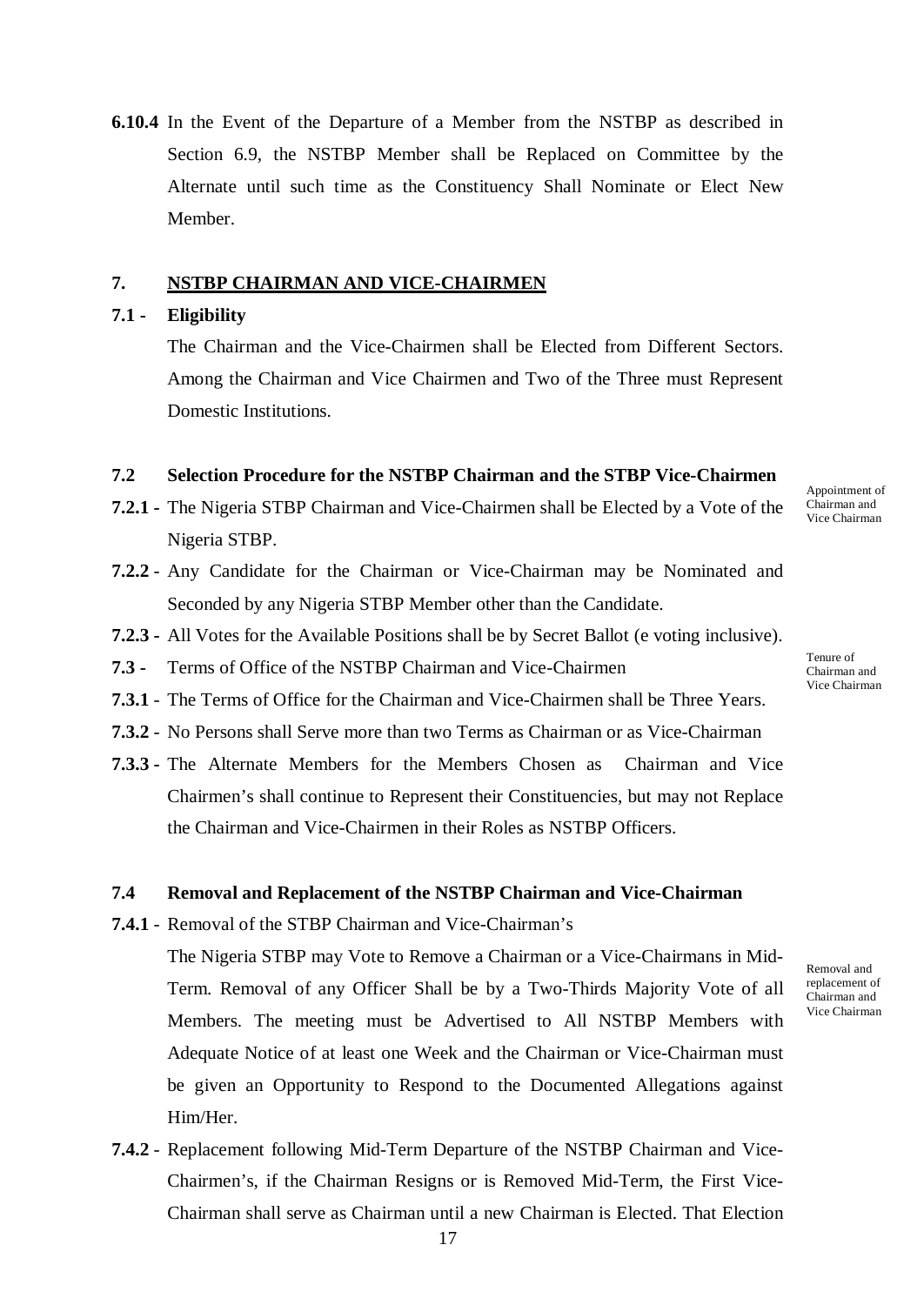shall take place at the Meeting at which the Chairman's Departure is Announced, or at the Next Meeting. The New Chairman shall be appointed to complete the term of the former Chairman.

If one of the Vice Chairmen Resign or is Removed Mid-Term, an Election shall take place at the meeting at which the Vice-Chairman's Departure is Announced, or at the next meeting. A New Vice-Chairman shall be Appointed to Complete the Term of the Former Vice-Chairman.

#### **8. NIGERIA STBP MEETINGS**

# **8.1 - Frequency and Language of Communication**

- **8.1.1** The STBP Nigeria shall Hold Scheduled Quarterly Meetings.
- **8.1.2** Extra-Ordinary Meetings may be Called by the Chairman upon determination, or may be Called by the Chairman pursuant to a Request Submitted to the Nigeria STBP Secretariat by a least 25 of the STBP Members.
- **8.1.3** Meetings of Committees shall be Held at least quarterly and as needed. Meetings of Ah-Hoc Sub-Committees Task Teams shall be Held as and when Required.
- **8.1.4** The Meetings of the Nigeria STBP shall be Conducted in English.

#### **8.2 Notice and Agenda of Nigeria STBP Meetings.**

- **8.2.1** All Nigeria STBP Members shall Receive Written Notice of each Meeting by email, Fax or Letter, at least One Week Prior to the date fixed. The Notice shall specify the Location, Time and Proposed Agenda, and Contain Documents to be Reviewed at the Meeting. The Agenda shall be Approved at the start of each meeting.
- **8.2.2** Alternates shall also Received Copies of all Documentation.
- **8.2.3** Organization(s) serving as PR(s) that have not been Chosen to Represent their Constituencies as Voting Members of the Nigeria STBP may be requested to attend NSTBP Meetings in a Non-Voting Capacity. They shall receive written Notice as provided in 8.2.1.
- **8.2.4** The Executive Committee and Secretariat may decide from time to time to Co-Opt Technical Expert or Sub-Recipients to a NSTBP Meeting. Such Persons shall be given Notice by email Letter, or Telephone.
- **8.2.5** Notice of Extra-Ordinary Meetings of the NSTBP may be made by Telephone, SMS, email, Fax or Letter at most Three Days prior to the date fixed.

Meetings, Quorum, Transactions of business

Notice of Meetings and sitting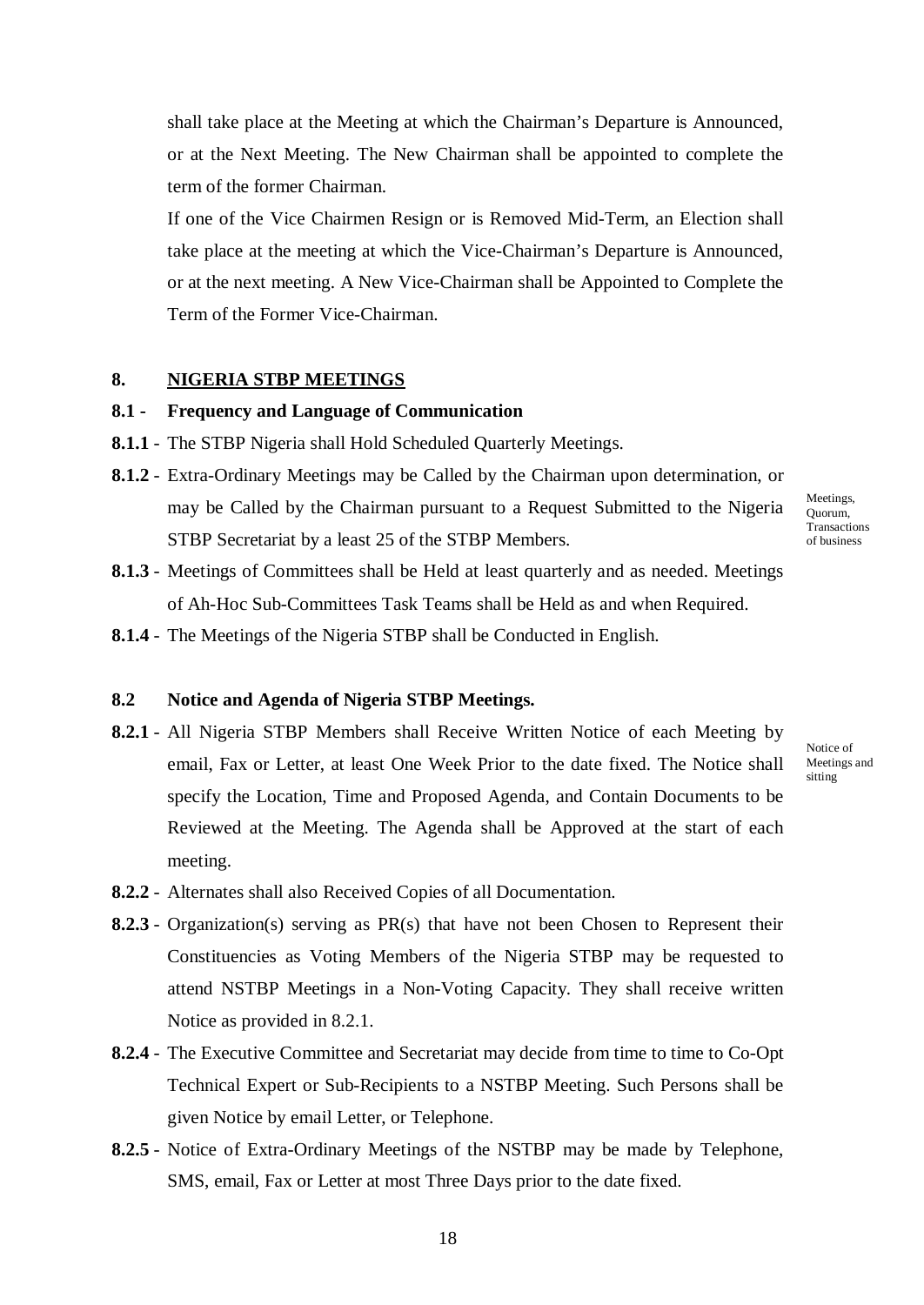# **8.3 Notification of Occasional Replacement of Members in STBP Nigeria Meetings**

**8.3.1** - Nigeria STBP Members who cannot Attend a Meeting shall so Inform His/Her Alternate and the STBP Secretary or the STBP Chairman by Telephone, email, Fax, or Letter. The Alternate Members shall then Attend the Meeting as a Voting Member.

**8.3.2 -** In the Event that neither the NSTBP Member nor the Alternate Member can Attend the Meeting, and they so inform the NSTBP Chairman in advance, they may designate and send a Non-Voting Proxy to the meeting as an Observer. (See also Section 8.6.2).

Notification and replacement of members

#### **8.4 - Quorum of the STBP Nigeria**

A Quorum at a Meeting STBP Meeting shall be a Simple Majority of all Members. Only Members or the Alternate, but no other Representatives of an Organization, may be Considered for the Quorum rule.

#### **8.5 - Decision-Making by the Nigeria NSTBP**

- **8.5.1** Decisions shall be made by Consensus Whenever Possible.
- **8.5.2** Where Consensus Cannot be Achieved and need for an Immediate Decision Prevents further Way for Additional Consensus Building, Decisions shall be made by Voting-Votes shall be of Two kinds: "Simple Majority" and "Two-Thirds Majority". A Votes shall be By Simple Majority Except where this Constitutions States that they Require Two-Thirds Majority.

Decision making by simple majority

- **8.5.3** Voting Methods shall be either by Secret Ballot or by Show of Hands. The Default Voting Method Will be by Show of Hands.
- **8.5.4** Absent Members shall not Vote by Proxy
- **8.5.5** Alternatives Sitting in the Place of the Principal Member may Vote.
- **8.5.6** In the Case of a Tied Vote, the Chairman shall Cast the Deciding Vote.

#### **8.6 Minutes**

**8.6.1** – Minutes of Meetings shall be taken by the Executive Secretary. Minutes shall be Complete and Include all Substantive Discussion and Decisions of the Nigeria STBP. They shall Contain a Record of all Members Present and Absent, and all Other Invited Persons and Observers present.

Minutes of Meetings to be kept by the **Secretary**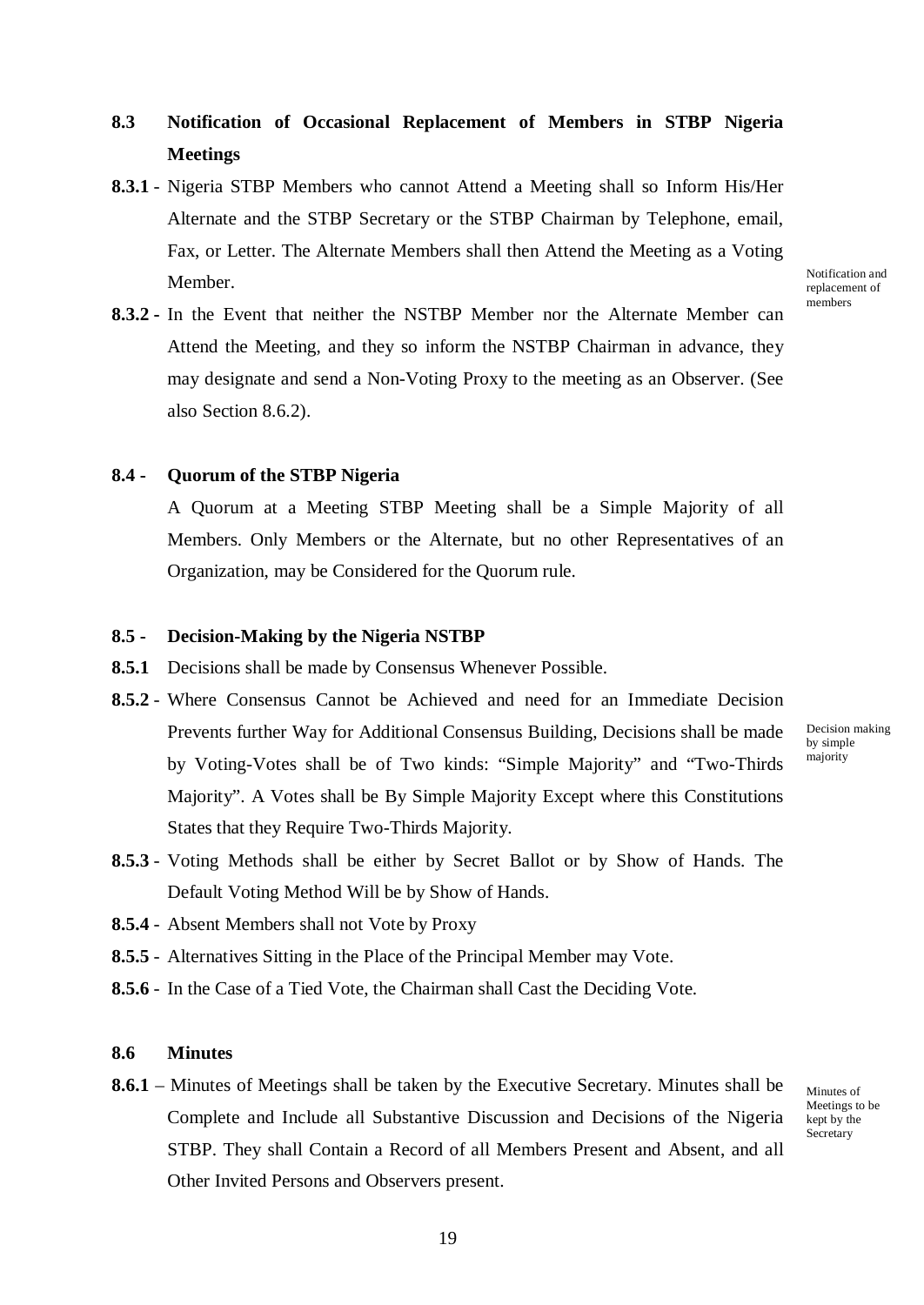- **8.6.2** The Minutes of Nigeria STBP Meetings shall Record any Decisions Passed by a Vote, including the Actual Number of Votes for, Against and Abstentions, as well as Major Dissent need not be Recorded in the Minutes.
- **8.6.3** Draft Minutes of Nigeria STBP Meetings shall be Approved by the Chairman and Distributed Electronically to Nigeria STBP Members and Alternates by the Nigeria STBP Secretariat within 7 days of the NSTBP Meeting except in Emergencies. Minutes will be Corrected and finalized at the Subsequent NSTBP Meetings.
- **8.6.4** The Original Copy of Approved Meeting Minutes shall be signed by the chairman and Secretary and Keep For Public Record at the NSTBP Secretariat.
- **8.6.5** Approved Minutes of Meetings of NSTBP Committees shall be distributed to NSTBP Members and Alternates by the NSTBP Secretariat
- **8.7** Observers There will be two Categories of Observers Allowed at NSTBP Meetings
- **8.7.1- Technical** Observers:- Sub-Recipients, Consultants, Technical Experts, and Other Individuals Involved in Program Implementation may Attend NSTBP Meetings as Technical Observers if Invited by the NSTBP Secretariat and/or Approved by the Chairman at the Start of the Meeting. They may speak at Meetings, but only if Called upon for Technical Advice. They May Not Speak on Issues that not Pertain to their Technical Area, and they may not Vote under any circumstance.
- **8.7.2-** Proxy Observers: In the event that neither the NSTBP Member nor the Alternate can Attend a Meeting, they may Send a Proxy as a Silent Observer of the Meeting. They shall inform the NSTBP Chairman and/or the Secretary of their Absence and of the Identity of the proxy observer. Proxy Observer may not Speak at Meetings, unless Called Upon by the Chairman. They may not Vote Under any Circumstances.

### **9. MEETINGS OF THE COMMITTEES**

#### **9.1 - Meetings of the Executive Committee**

#### **9.1.1 - Frequency and Notice of Meeting.**

The Executive Committees shall meet when as the need arises necessary but no less than once per Quarter.

All Executive Committee Members Shall Receive, by email, Fax or Letter, at least Four Days Prior Notice of all Meetings of the Executive Committee Except in

20

Consultant and Expert may attend Meetings as may directed by the Chairman

Minutes of Meetings to be approved by the Chairman and signed by the secretary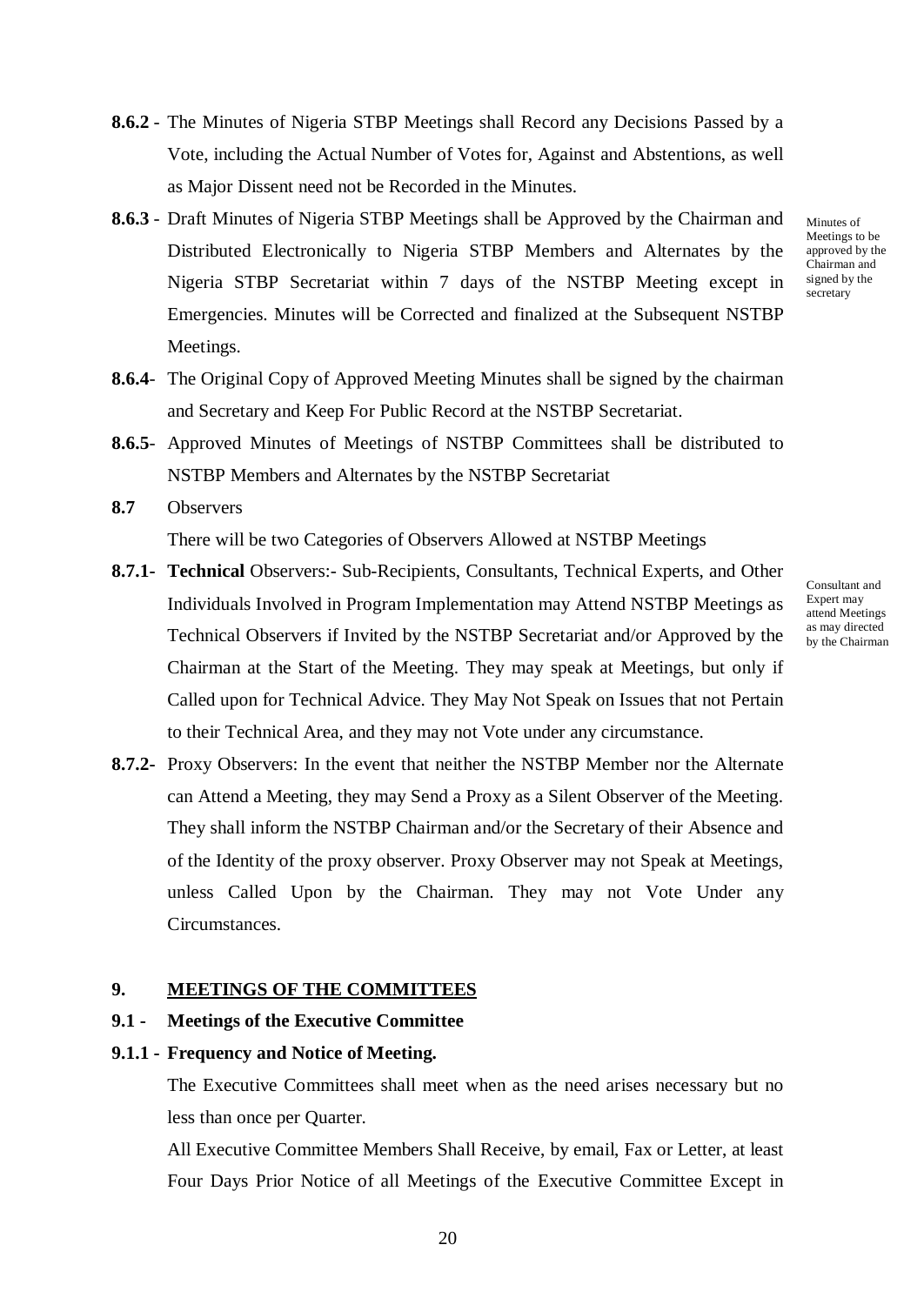Emergencies. The Notice Shall Specify the Proposed Agenda. The agenda may be Modified and must be Approved at the Start of Each Meetings.

**9.1.2 -** The Quorum for Meetings of the Executive Committee shall be Simple Majority of its Members.

In the Absence of the Chairman and Vice-Chairman, the Executive Committee may not meet.

#### **9.1.3 - Decision Making and Minutes of the Executive Committee**

The Executive Committee Shall Operate by Simple Majority Vote. The Minutes of all Executive Committee Meetings shall be shared with the entire NSTBP within One Week of the Meeting.

The Executive Secretary shall Attend Executive Committee Meetings in a Nonvoting Capacity and Shall take the Minutes and Record the Presence of Members.

### **9.2 Meetings of Other Committees**

**9.2.1** - Frequency and Notice of Meetings of the Committees Committees shall meet on a Quarterly Basis and as Necessary to Accomplish their Responsibilities.

#### **9.2.2 - Quorum of Other Committees**

The Quorum for Meetings of the other Committees shall be Simple Majority of its Members. In the Absence of the Chairman and Vice-Chairman, the Committee Session must be postponed.

#### **9.2.3 - Limited Authority of Other Committees**

NSTBP Committees shall not take Decision by themselves, but rather Recommend Decisions to the NSTBP Membership. NSTBP Committees ma CommitteesConsidered within their Terms of Reference, Fix a Work Plan to Cary Out the Responsibilities. Decisions of Other as Recommendations only,

#### **9.2.4 - Minutes and Reporting**

The Chairman of the Oversight and Proposal Development Committees shall Select a Member from amongst the Participants to take Minutes at each Meeting. Minutes of the Committee Meetings shall be Prepared within 7 days of the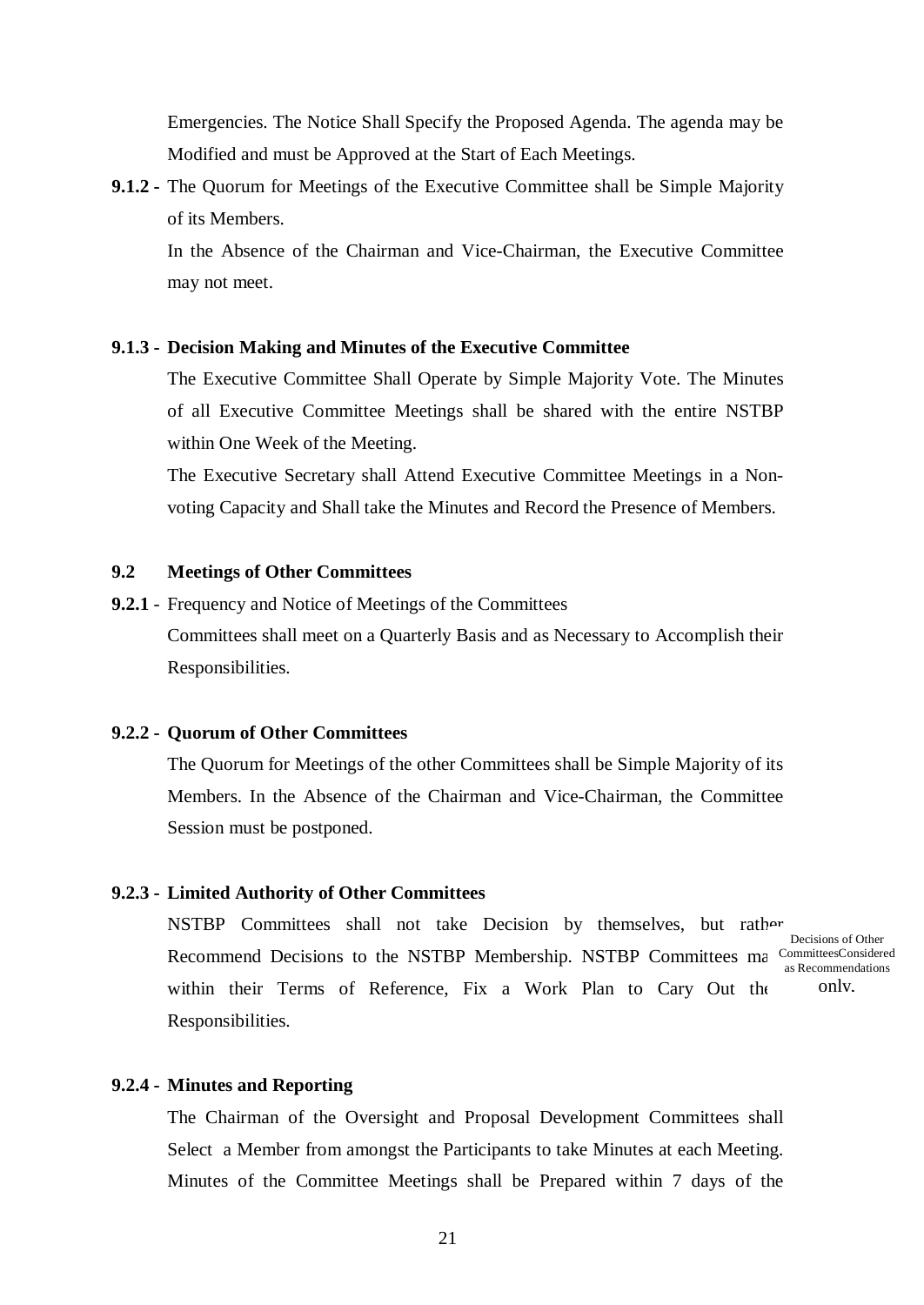Meeting. Copies of Minutes shall be Circulated to all Members before NSTBP Meetings.

Chairman of Committees shall Report Verbally to the Executive Committee. Each Committee shall Report on its Work and bring to the NSTBP Meeting Matters Arising which Require the Attention of all Members.

#### **9.3 - Meetings of the Task Teams**

#### **9.3.1 - Frequency and Nature of Meetings of the Task Teams.**

Task Teams shall Meet as Necessary to Accomplish their Responsibilities. They Shall Set their Own Calendars of Meetings and so inform their Committee Chairman and the NSTBP Secretary.

#### **Task Team Meeting shall be of Two Types.**

Unveiling the Task team

- 1) Formal Meetings: A Formal Task Team Meeting is Chaired by the Task Tea... Leader and Attended by all Task Team Members and Co-opted Technical Experts. Ongoing Task Teams Shall Meet at Least Once Per Quarter, Ad-Hoc Task Teams Shall Meet as Needed.
- 2) Work Sessions: Task Teams may Arrange Work Sessions between any of their Members, With or Without Additional Technical Experts. These Work Sessions shall be as Frequent as Necessary to Accomplish the Tasks. One Member of the Task Team will be Named as Responsible for the Work Session. He or she may Co-Opt as many Technical Experts as may be Needed.

#### **9.3.2 - Notice and Quorum for Task Team Meetings and Work Sessions.**

Notice of Formal Task Team Meetings Shall be Made by the Task Team Leader by email, Telephone, SMS, or Letter at Least 2 days Prior to the Meeting. The Quorum for a Task Team Meeting is a Simple Majority of Members.

Notice of Work Sessions shall be Made by the Work Session Leader at Least 1 day Prior to the Session, by Telephone, email, or SMS. There is no Fixed Quorum.

#### **9.3.3 - Limited Authority of Task Teams**

Task Teams Shall Not Take Decisions by Themselves, Excepts as May Concern Preparation of Specific Products, Recommendations and Deliverable as Defined in their Terms of Reference by the Committees.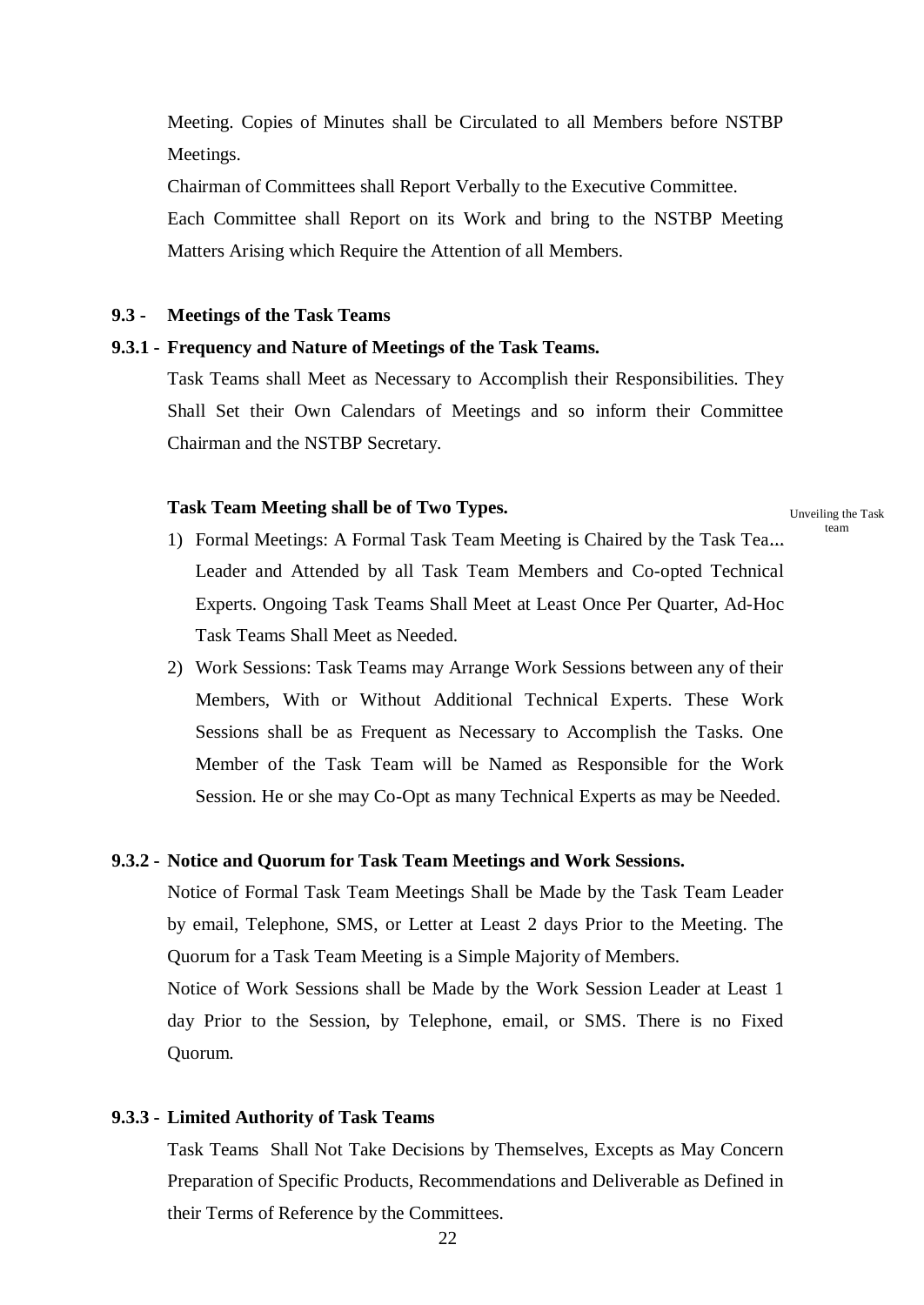#### **9.3.4 - Minutes and Report by Task Teams**

Task Teams shall Report back to their Committees at Least Quarterly. Task Team are not required to Keep Formal Minutes. Rather, the Products, Recommendations and Deliverables of their Work, as Defined in their Terms of Reference, shall be Presented to their Committees for Review.

Minutes of Task Teams may be informal

# **10. - NSTBP NIGERIA SECRETARIAT**

# **10.1 - Terms of Reference**

The responsibilities of the Nigeria STBP Secretariat, to be Implemented under the guidance of the Nigeria STBP and the Nigeria STBP Chairman shall be:-

a. To Organize, Manage and Oversee the NSTBP Secretariat, Including Development and Implementation of Financial Plan and Work Plan;.

Functions of the Secretariat

- b. To Procure, Maintain, and Secure all NSTBP Assets;
- c. To Support the NSTBP, its Committees, and Task Teams in their Meetings and Activities.
- d. To Collect and Circulate Information and Reports from the NSTBP, and other Stakeholders and Sources useful to the STBP Members and Committees;
- e. To Support Grant and Oversight;
- f. To Support Proposal Development and Harmonization;
- g. To Support and Contribute Actively to Fund Raising;
- h. To Support and Contribute to NSTBP Communications and Representation;
- i. To Establish Minutes, Archives, and Documentation of NSTBP Membership and Activities as Required by the NSTBP;
- j. To Manage and Report on Funds Awarded to the NSTBP & NSTBP Secretariat;
- k. To Support NSTBP Membership Renewal.
- l.

## **10.2 - NSTBP Secretariat Staff:**

**10.2.1**-The Nigeria STBP Secretariat shall be Headed by an Executive Secretary, wl shall be Appointed by the NSTBP. The Complete and Documented Recruitment Process will be Presented to the Entire NSTBP, which shall vote on the Selection of a Candidate.

Appointment of Executive Secretary and other staff

**10.2.2-**The Executive Secretary shall be Answerable to the NSTBP Chairman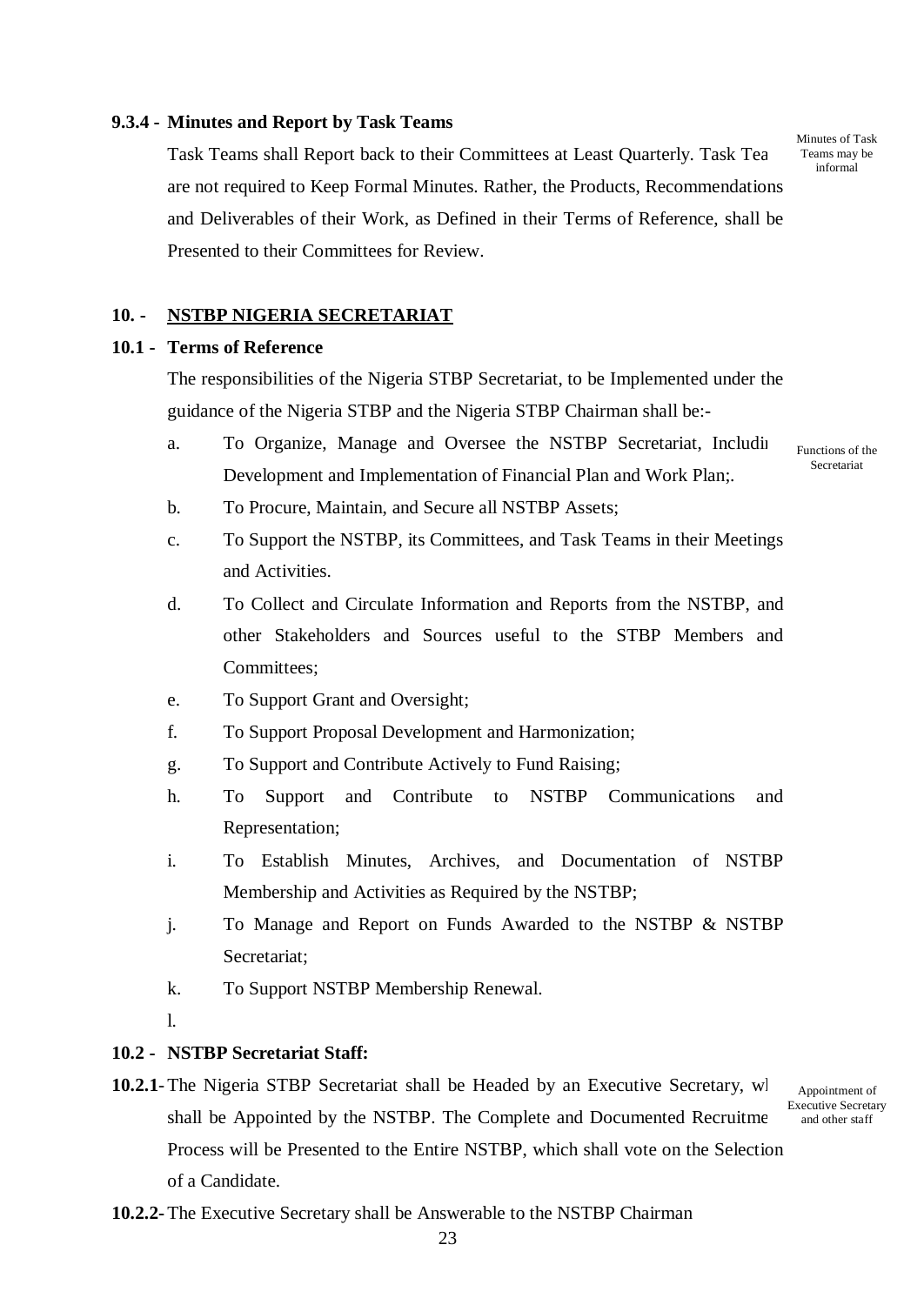- **10.2.3-**The STBP may Engage a Limited Number of Other Staff as Necessary and as Funding Permits. The Recruitment Process of these Employees Must be Approved by the STBP.
- **10.2.4-**The Individual Terms of Reference, Conditions of Employment, and Removal Process for the Executive Secretary and Staff shall be Defined in the Supplementary Framework Documents and Approved by the NSTBP.

# **PART III FINANCIAL PROVISIONS.**

#### **11. MATTERS OF GENERAL MANAGEMENT AND GOOD GOVERNANCE.**

- **11.1.1-**The Nigeria STBP shall have Funds Available to Pay for its Experts and those of the Nigeria STBP Secretariat. An Annual Work Plan and Budget shall be Drawn up and Presented to the NSTBP for Approval and Use for Funding.
	- Establishment of a Fund
- **11.**1.2-The NSTBP Recognizes that NSTBP Grant Funds should be Primarily Aimed at Reaching People Infected and Affected by the Diseases; the NSTBP shall therefore Design and Implement a Fundraising plan to Obtain Alternative Sources of Funding to Support NSTBP Activities.

# **11.2 Conditions of Service as NSTBP Members;**

- **11.2.1-** Members of the NSTBP shall Receive no Remuneration for their Service, exce Expenditure of the in Special Circumstances where Members Offer to Carry Out Assignments in the Absence of Full Time Staff, but can be Compensated for Reasonable Costs, Such as Airfare, Hotel and Per Expenditure of the Council Diem, to Attend Meetings held Outside of their Home City. Council
- 11.2.2-There is no Remuneration for the Positions of Chairman, Vice-Chairman or Membership in a Committee or Task Team.

#### **11.3 - Accountability of the Nigeria STBP**

The Accountability of the Nigeria STBP Shall be in Compliance with  $t_{\text{Annual Estimates and}}$ Requirements Spelled out in the NSTBP *Guidelines on the Purpose, Structure and 20 Composition of Stop Tuberculosis Partnership and Requirements for Grant Eligibility*, Including any Further Revisions Approved by the Board of the NSTBP. Accounts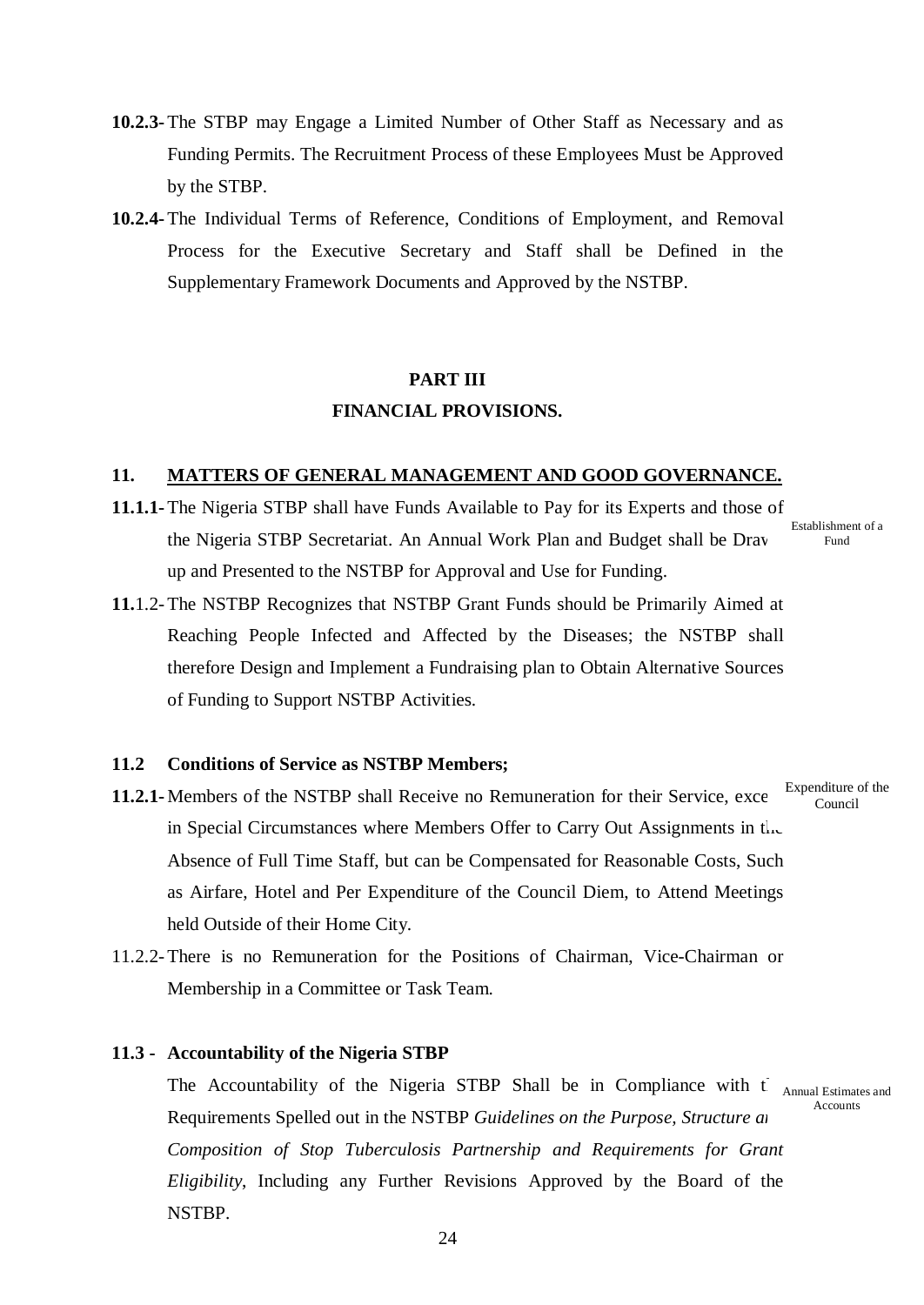#### **11.4 Constituency Reporting.**

- **11.4.1-** Nigeria STBP Members shall Advise Nigeria STBP Meetings of GSTBP and Nigeria STBP Issues and Concerns Arising in their Constituency.
- **11.4.2-** Nigeria STBP Members shall Report Periodically to their Constituency Concerning GSTBP and STBP Nigeria Issues. The Report Process shall be duly Documented by each Member (Using a Standard form provided by the Nigeria STBP Secretariat) and the Report filed with the Nigeria STBP Secretariat.

#### **11.5 - Confidentiality**

Nigeria STBP Members shall not, without the Express Consent of the Chairman Represent or Speak for the Nigeria STBP or Communicate on behalf of the Nigeria STBP. The Spokesperson of the Nigeria STBP shall be the Chairman any Other Person that He may Authorized from time to time to Speak on behalf of the Nigeria STBP.

All Interests of the NSTBP to be Confidential,

#### **11.6 - Conflict of Interest**

## **11.6.1- Definition of Conflict of Interest**

The Concept of Conflict of Interest Recognizes that the Judgment of even the Most Well Meaning Persons may be Impaired when their Own Financial or Oth of Interest by members Interests or those Interest of Close Associates are Affected. Disclosure of Conflict

#### **11.6.2- Conflict of Interest for Nigeria STBP Members**

Each Member of the Nigeria STBP will Receive and Agenda of the Meeting at Least One Week in Advance so that a Members must Disclose the Nature of Such Interests to the Chairman, This Member must Excuse Himself/Herself from any and all Deliberations and Voting on the Conflict of Interest Topic, Including but Not Limited to the Following Topics:-

- 1. Discussion Relating to the Selection of a New Member
- 2. The renewal of a Non Organization for a forthcoming Phase of the Grant;
- 3. A Substantial Re-Programming of Grant Funds;
- 4. Issues Relating to the Assessing, Monitoring and Oversight of the Grant Funds
- 5. Discussions that have a Financial Impact on the Member, such as Contracting.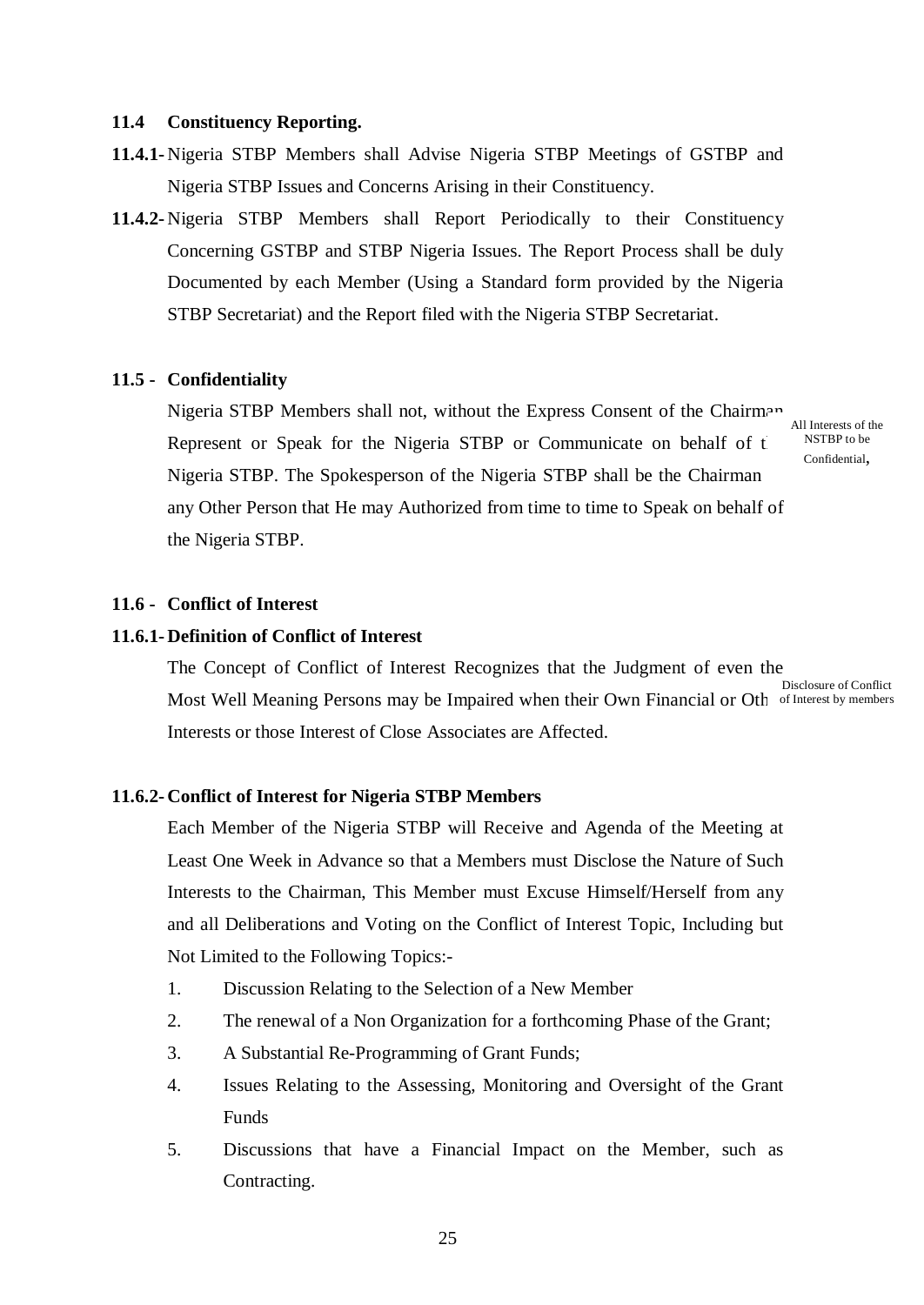The Nigeria STBP Shall Ensure that Neither its Chairman nor Either of its Vice-Chairmen is from an Organization that Serve as Manager for Nigeria STBP Initiated Project Financed by the NSTBP. If this happens, the Chairman or Vice-Chairman will have to be Refused from the Meeting Every Time the Program is Discussed.

A Potential Conflict of Interest Issue could be Raised by any Member of the NSTBP Prior to a Meeting or During a Meeting, or Could be Presented to the Chairman Anonymously if Desired. The Chairman Must Investigate Every Allegation of Interest Presented.

If the Chairman has a Conflict of Interest, He/She Must Delegate to a Vice-Chairman for the Period of the Conflict. If the Vice Chairman also have Interest, the NSTBP Must Elect an Acting Chairman for that Period and Thoroughly Document the Process Followed

### **11.6.3-Protocol for Members Declaring an Interest.**

- 1. Disclosure of the Interest must be made as soon as possible, but no  $\text{lat}_{\text{Protocol for members}}$ than the beginning of the Discussion at Issue. declaring conflict of interest
- 2. The Member and Any Related Observers must Withdraw and leave the Meeting Room for the Duration of the Consideration of the Matter.
- 3. The Member must Refrain from Attempting in any way, whether before, during, or after a Meeting, to influence the Decision of the STBP with respect to the Matter. Any Attempt to Influence the Proceedings must be Disclosed by Members who have been Approached.

#### **11.6.4- Suspected Conflict of Interest**

1. If a Suspected Conflict of Interest is Reported by any Party, the Chairmin Suspect of Conflict of and the Executive Committee of the Nigeria STBP will Review the Matt Immediately to Determine whether the Nigeria STBP Member has failed to Declare an Interest and if the Breach is His/Her Responsibility. The Issue must be Reported to all Members via email. Any Substantive Issues must be brought to the Entire NSTBP to Decide.

Interest

2. If the Matter is brought before the NSTBP for Deliberation, the Member shall be Requested to withdraw while the Matter is being Deliberated Upon. Any Member can bring Allegations of Conflict to the NSTBP, and Such Allegations must be Discussed.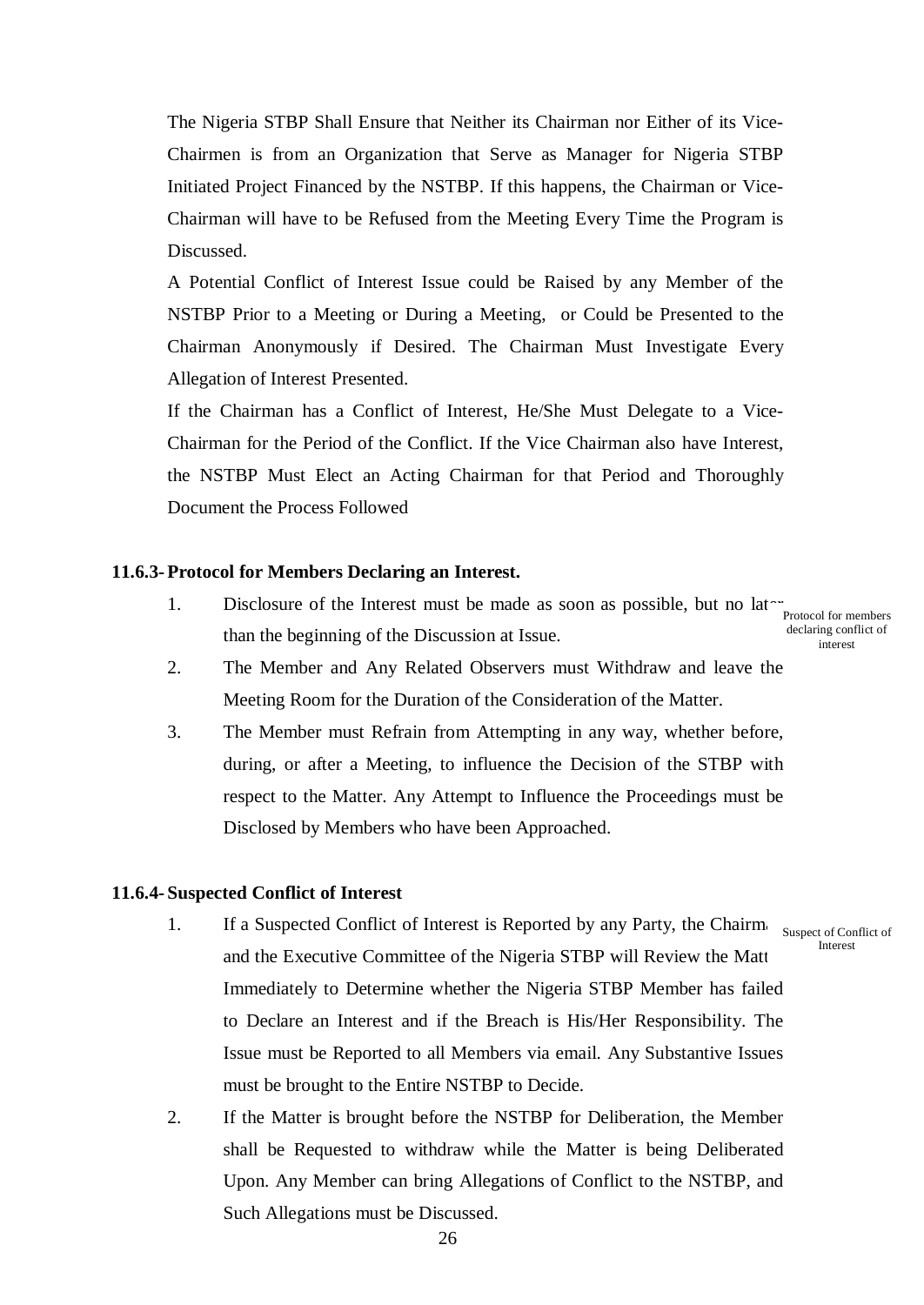#### **11.6.5-Failure to Disclose an Interest**

If the NSTBP Member has failed to Disclose an Interest, the Nigeria STBP shall take all Reasonable Measures to Revoke any Benefit Gained. The NSTBP Member and His/Her Associates shall be Reported to His/Her Constituency for Further Investigation and Disciplinary Action. The Constituency Shall be Requested to Immediately Replace the Affected Member on the Nigeria STBPP.

#### **11.7 - Framework Documents**

#### **11.7.1- Definition**

The Nigeria STBP Shall Develop, Ratify and Implement Operating Procedures for this Constitutions which shall be laid Out in Detail within a Series of Framework Documents, including a Nigeria STBP Governance Manual and a Nigeria STBP Secretariat Operations Manual.

# **11.7.2- Amendment of Framework Documents**

Framework Documents shall be Reviewed Annually and Updates Prepared as may be Required. Decisions to Amend Documents shall Follow Regulations Concerning NSTBP Decision Making (See Section 8.4)

#### **PART IV**

#### **INTERPRETATION AND GENERAL SAVINGS**

# **12. AMENDMENT, INTERPRETATION AND RATIFICATION OF THE NIGERIA STBP CONSTITUTION**

#### **12.1 Amendment of the Nigeria STBP Constitution**

- **12.1.1-** The Nigeria STBP Constitution will be reviewed Bi-Annually by an Ad-Hoc Ta<sup>c</sup> Team Named by the Executive Committee to Determine if Amendment Required. The Task Team shall Formulate Proposals for Amendment to Address Gaps, Errors, and Modification in Regulations as May Affect the Nigeria STBP. Amendment of **Constitution**
- **12.1.2-**Individual Members may also Propose Amendment if they so Desire.
- **12.1.3-** Proposals for Amendment of this Constitution shall be Sent to the Executive Secretary, who shall in turn Circulate such Proposals to all Members before the next Nigeria STBP Meeting, where it shall be Placed on the Agenda.